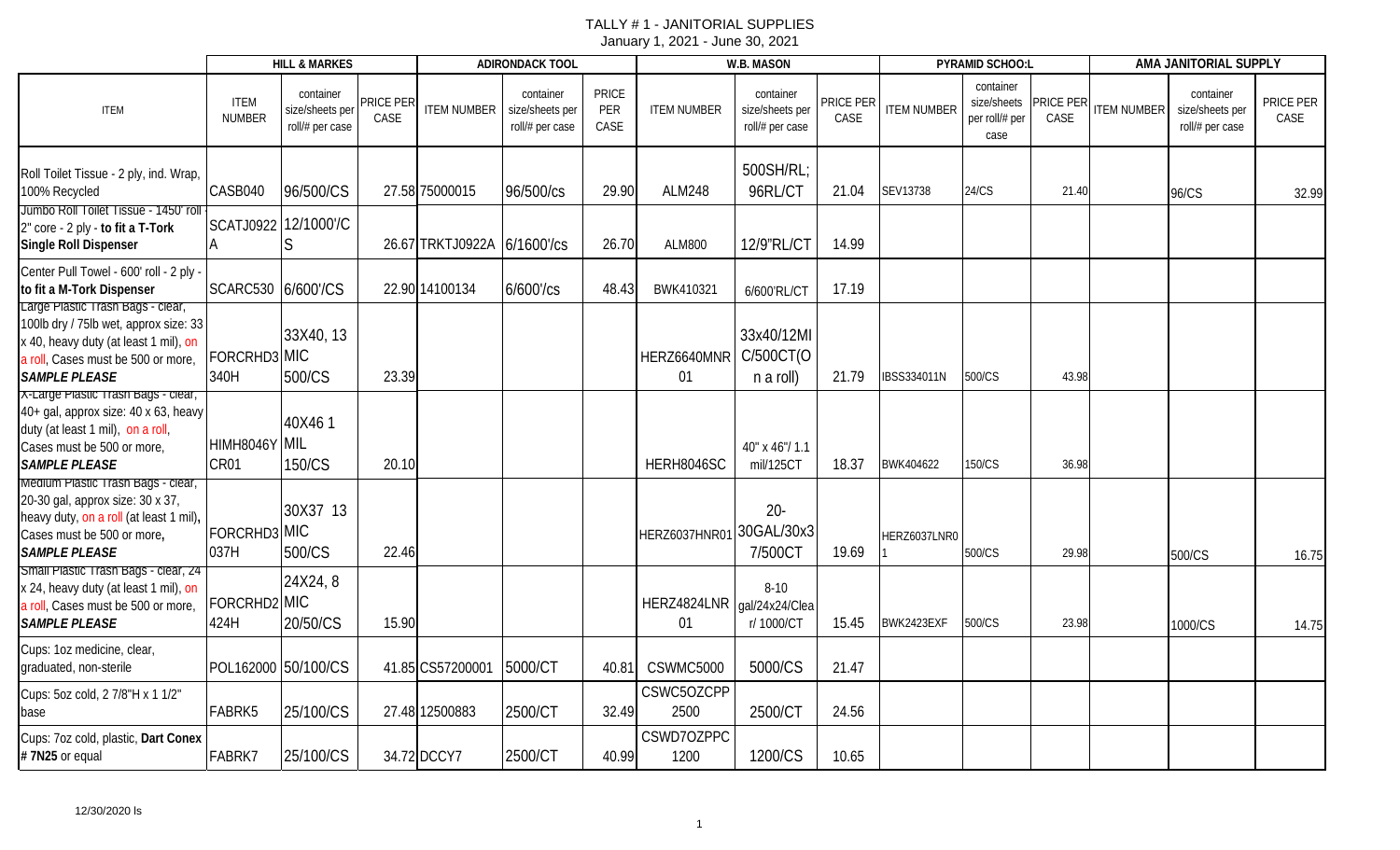| Cups: 8oz hot/cold, styrofoam<br>DC8J8                                                                             | DRT8J8                | 25/40/CS                                       |         | 21.95 12500220     | 1000/CT      | 21.55 | DCC8J8                   | 1000/CT         | 19.3  |          |            |       |                 |                 |       |
|--------------------------------------------------------------------------------------------------------------------|-----------------------|------------------------------------------------|---------|--------------------|--------------|-------|--------------------------|-----------------|-------|----------|------------|-------|-----------------|-----------------|-------|
| Furniture Polish / aerosol, Pledge,<br>or equal, Provide Sample if equal<br>product                                | CLRCS232 S            | 12/170Z/C                                      |         | 25.30 CSCP8116     | 6/CS         | 20.49 | <b>NCL2007</b>           | 12/18oz/CS      | 26.71 | 433-4109 | 12/17oz/CS |       | 26.97 SCJ-72372 | 12/9.7oz/CS     | 48.95 |
| Multi Surface Dusting & Cleaning,<br>Endust, or equal, Provide Sample   ECO619629<br>& Specs if equal product      |                       | 6/150Z/CS                                      | 26.50   | <b>DVOCB508171</b> | 6/CS         | 25.99 | DVOCB508171<br><b>CT</b> | 6/12.5oz/CT     | 24.89 | 5152-6   | 6/18oz/CS  | 25.98 |                 |                 |       |
| Wood Cleaner/Polish, 2 in 1,<br>Orange Glo or equal, 32 oz,<br>Provide sample if equal product                     | CLRCS232              | 12/17<br>OZ/CS                                 | 25.30 1 | <b>DVOCB50817</b>  |              |       | DVO4995480               | 12/32oz/C1      | 51.43 |          |            |       | ARM-10510       | $6/24$ oz $/CS$ | 56.50 |
| Everyday Cleaner, Hardwood &<br>Laminate Floor, Orange Glo, or<br>equal, 32 oz, Provide sample if<br>equal product | SMZP26660 FLOOR<br>04 | <b>SIMONIZ</b><br>$AP-7$<br>NEUTRAL<br>4/GL/CS | 15.97   |                    |              |       | <b>NCL93529</b>          | 4/1GL/CS        | 16.01 |          |            |       |                 |                 |       |
| Stainless Steel Cleaner, oil based -<br>16-18 oz                                                                   | CLRCS227              | 12/14OZ/C<br>S                                 |         | 23.55 CSCPCL841    | <b>12/CS</b> | 49.49 | BWK347AEA                | 1 EACH;<br>18oz | 2.26  | 433-4111 | 12/18oz/CS | 29.79 |                 | 12/16oz/CS      | 79.99 |
| Liquid Disinfectant/Cleaner (non-<br>abrasive) Comet or equal, 32 oz<br><b>NOT CRÈME</b>                           | JNJ4743               | 12/320Z/C<br>S                                 | 40.36   |                    |              |       | <b>NCL25236</b>          | 12/32oz/CS      | 25.85 |          |            |       |                 |                 |       |
| Liquid Disinfectant/Cleaner<br>Concentrate, Lemon, Lysol or<br>equal, Gallon                                       | SMZQ3018<br>004       | 4/GL/CS                                        | 23.50   |                    |              |       | NCL025229                | 4/1GL/CS        | 36.89 |          |            |       |                 | 4/GL/CS         | 75.00 |
| Roll Paper Towel/Perf,, sample<br>please - WHITE - RECYCLED                                                        | CASK085               | 30/85/CS                                       | 16.93   |                    |              |       | MRC06350                 | 30/85SH/CT      | 15.79 |          |            |       |                 | 6/800'/CS       | 39.00 |
| Roll Paper Towel/Perf, good quality,<br>sample please - BROWN -<br><b>RECYCLED</b>                                 | MORR6800 6/800'/CS    | 8" BROWN<br><b>ROLL</b><br><b>TOWEL</b>        | 14.68   |                    |              |       | MRCP728N                 | 6/800'/CT       | 14.69 |          |            |       |                 | 6/350'/CS       | 27.99 |
| Roll Paper Towel - equal to Brawny<br>or Bounty                                                                    | CASK300               | 15/70/CS                                       | 10.56   |                    |              |       | MRC06350                 | 30/85SH/CT      | 15.79 |          |            |       |                 | 30/CS           | 32.50 |
| Ammonia                                                                                                            | JAB227705<br>21       | 4/GL/CS                                        |         | 15.18 CS41260001   | 4/1 GAL      |       | 15.99 KIK19703575033     | 8/64oz/CS       | 14.08 |          |            |       |                 | 4/GL/CS         | 20.05 |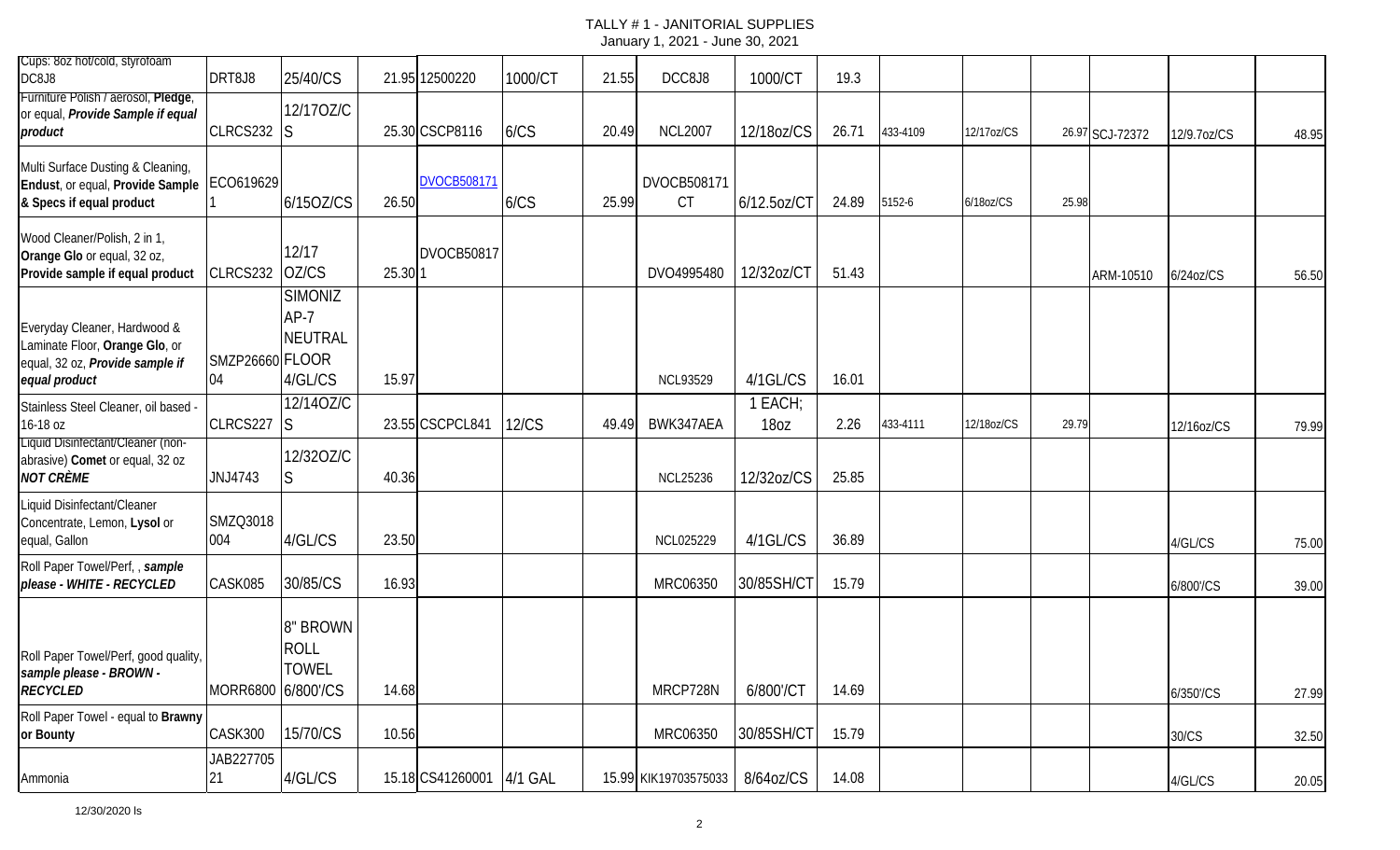|                                                  |                 | 3/1210Z/C           |        |                          |       | KIK1100863504     |                         |             |                                 |         |        |         |        |
|--------------------------------------------------|-----------------|---------------------|--------|--------------------------|-------|-------------------|-------------------------|-------------|---------------------------------|---------|--------|---------|--------|
| Bleach - Clorox, or equal                        | CLX30966        | <sub>S</sub>        |        | 16.50 CS24060206 6/1 GAL | 12.92 | $\overline{2}$    | 6GL/CT                  | 11.59       |                                 |         |        | 6/GL/CS | 20.05  |
|                                                  |                 | <b>CLOTHES</b>      |        |                          |       |                   |                         |             |                                 |         |        |         |        |
|                                                  |                 | LINE                |        |                          |       |                   |                         |             |                                 |         |        |         |        |
|                                                  |                 | LAUNDRY             |        |                          |       |                   |                         |             |                                 |         |        |         |        |
|                                                  | <b>SMZC0597</b> | <b>POWDER</b>       |        |                          |       | <b>BWKHURACAN</b> |                         |             |                                 |         |        |         |        |
| Oxiclean, 25lb tub                               | 050             | 50# BOX             | 21.40  |                          |       | 40                | 40LB/Tub                | 17.59       |                                 |         |        |         |        |
|                                                  |                 |                     |        |                          |       |                   |                         |             |                                 |         |        |         |        |
|                                                  |                 |                     |        |                          |       |                   |                         | (\$9.56/BX) |                                 |         |        |         |        |
| Gloves - Powder Free - Vinyl -                   |                 |                     |        |                          |       |                   | 100BX/1000              |             |                                 |         |        |         |        |
| Exam (Small)                                     | ISL102112       | 10/100/CS           | 106.10 |                          |       | <b>NWLVECPFGS</b> | <b>CT</b>               |             | \$95.60CT GLV104F-Small         | 1000/CS | 139.90 |         |        |
|                                                  |                 |                     |        |                          |       |                   |                         |             |                                 |         |        |         |        |
|                                                  |                 |                     |        |                          |       |                   |                         | (\$9.56/BX) |                                 |         |        |         |        |
| Gloves - Powder Free - Vinyl -                   |                 |                     |        |                          |       |                   | 100BX/1000              |             |                                 |         |        |         |        |
| Exam (Medium)                                    | ISL102114       | 10/100/CS           | 106.10 |                          |       | NWLVECPFGM        | <b>CT</b>               |             | \$95.60CT GLV104F-Med           | 1000/CS | 139.90 |         |        |
|                                                  |                 |                     |        |                          |       |                   |                         |             |                                 |         |        |         |        |
|                                                  |                 |                     |        |                          |       |                   |                         | (\$9.56/BX) |                                 |         |        |         |        |
| Gloves - Powder Free - Vinyl -                   |                 |                     |        |                          |       |                   | 100BX/1000              |             |                                 |         |        |         |        |
| Exam (Large)                                     | ISL102116       | 10/100/CS           | 106.10 |                          |       | NWLVECPFGL        | <b>CT</b>               |             | \$95.60CT GLV104F-Large 1000/CS |         | 139.90 |         |        |
|                                                  |                 |                     |        |                          |       |                   |                         |             |                                 |         |        |         |        |
|                                                  |                 |                     |        |                          |       |                   |                         | (\$9.56/BX) |                                 |         |        |         |        |
| Gloves - Powder Free - Vinyl -<br>Exam (X-Large) | ISL102118       | 10/100/CS           | 106.10 |                          |       |                   | 100BX/1000<br><b>CT</b> |             | \$95.60CT GLV104F-XL            | 1000/CS | 139.90 |         |        |
|                                                  |                 |                     |        |                          |       | NWLVECPFGXL       |                         |             |                                 |         |        |         |        |
|                                                  |                 |                     |        |                          |       |                   |                         | (\$7.96/BX) |                                 |         |        |         |        |
|                                                  |                 |                     |        |                          |       |                   |                         |             |                                 |         |        |         |        |
| Gloves - Powder Free - Latex                     | ISL100212       |                     | 81.85  |                          |       |                   | 100BX/1000 \$79.60/C    |             |                                 |         |        |         |        |
| (Small)                                          |                 | 10/100/CS           |        |                          |       | NWLLGPPFGS        | <b>CT</b>               |             |                                 |         |        | 1000/CS | 125.00 |
|                                                  |                 |                     |        |                          |       |                   |                         | \$7.96/BX   |                                 |         |        |         |        |
|                                                  |                 |                     |        |                          |       |                   |                         |             |                                 |         |        |         |        |
| Gloves - Powder Free - Latex                     |                 |                     |        |                          |       |                   | 100BX/1000 \$79.60/C    |             |                                 |         |        |         |        |
| (Medium)                                         |                 | ISL100214 10/100/CS | 81.85  |                          |       | NWLLGPPFGM        | <b>CT</b>               |             |                                 |         |        | 1000/CS | 125.00 |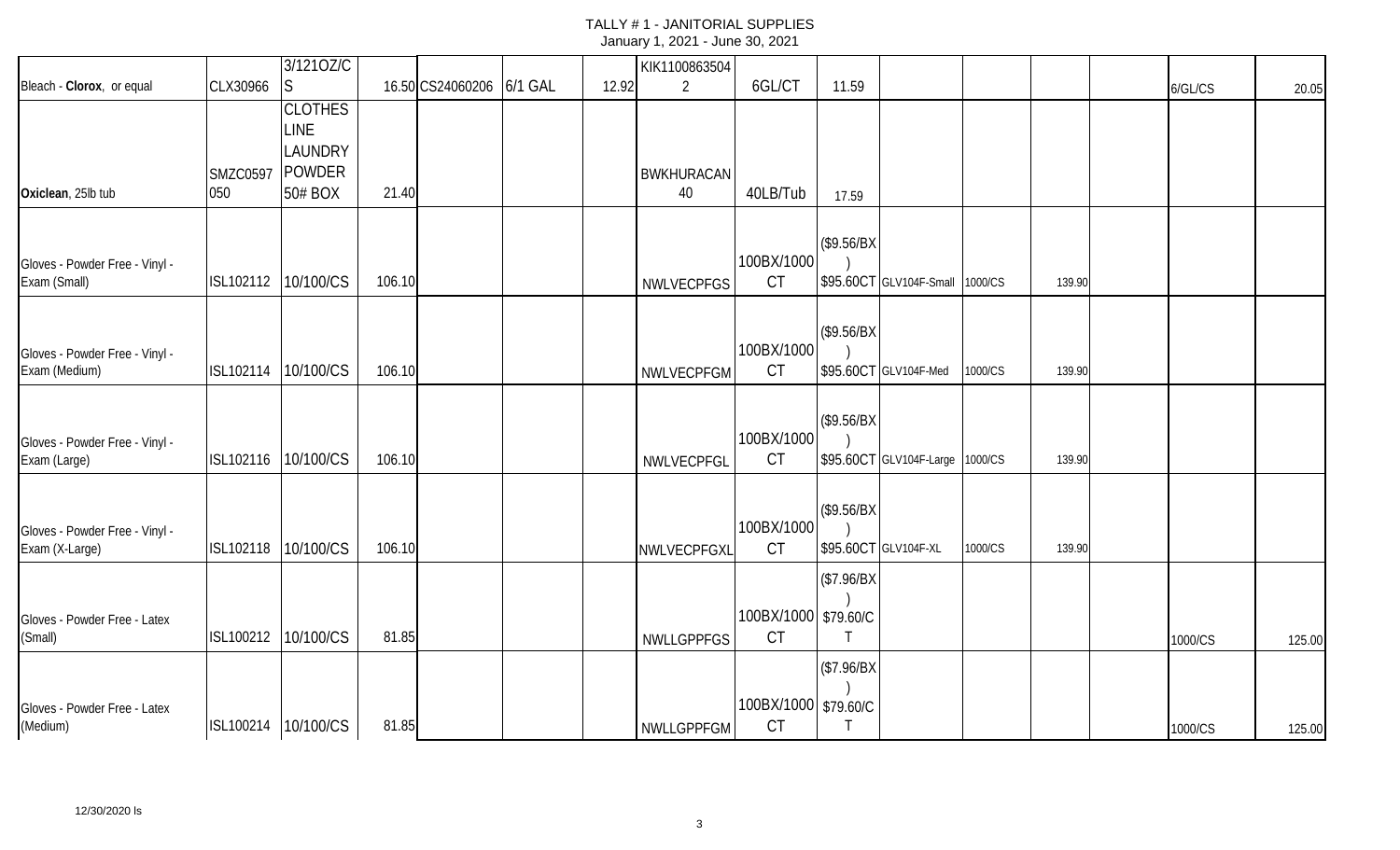|                                                    |               |               |               |                      |      |      |                  |                                   | (\$7.96/BX) |                       |      |         |       |             |        |
|----------------------------------------------------|---------------|---------------|---------------|----------------------|------|------|------------------|-----------------------------------|-------------|-----------------------|------|---------|-------|-------------|--------|
| Gloves - Powder Free - Latex                       |               |               |               |                      |      |      |                  | 100BX/1000 \$79.60/C              |             |                       |      |         |       |             |        |
| (Large)                                            | ISL100216     | 10/100/CS     | 81.85         |                      |      |      | NWLLGPPFGL       | <b>CT</b>                         |             |                       |      |         |       | 1000/CS     | 125.00 |
|                                                    |               |               |               |                      |      |      |                  |                                   | \$7.96/BX   |                       |      |         |       |             |        |
| Gloves - Powder Free - Latex (X-                   |               |               |               |                      |      |      |                  | 100BX/1000 \$79.60/C              |             |                       |      |         |       |             |        |
| Large)                                             | ISL100218     | 10/100/CS     | 81.85         |                      |      |      | NWLLGPPFGXL      | <b>CT</b>                         |             |                       |      |         |       | 1000/CS     | 125.00 |
|                                                    |               |               |               |                      |      |      |                  |                                   | (\$16.25B   |                       |      |         |       |             |        |
|                                                    |               |               |               |                      |      |      |                  | 100BX/1000 \$162.50/              | X)          |                       |      |         |       |             |        |
| Gloves - Powder Free - Nitrile -<br>Exam (Small)   | NO BID        | <b>NO BID</b> | <b>NO BID</b> |                      |      |      | NWLENGAPFS       | <b>CT</b>                         | <b>CT</b>   |                       |      |         |       |             |        |
|                                                    |               |               |               |                      |      |      |                  |                                   | (\$16.25B   |                       |      |         |       |             |        |
|                                                    |               |               |               |                      |      |      |                  |                                   | X)          |                       |      |         |       |             |        |
| Gloves - Powder Free - Nitrile -<br>Exam (Medium)  | NO BID        | <b>NO BID</b> | NO BID        |                      |      |      | NWLENGAPFM       | 100BX/1000 \$162.50/<br><b>CT</b> | <b>CT</b>   |                       |      |         |       |             |        |
|                                                    |               |               |               |                      |      |      |                  |                                   | (\$16.25B   |                       |      |         |       |             |        |
|                                                    |               |               |               |                      |      |      |                  |                                   | X)          |                       |      |         |       |             |        |
| Gloves - Powder Free - Nitrile -<br>Exam (Large)   | NO BID        | <b>NO BID</b> | NO BID        |                      |      |      | NWLENGAPFL       | 100BX/1000 \$162.50/<br><b>CT</b> | <b>CT</b>   |                       |      |         |       |             |        |
|                                                    |               |               |               |                      |      |      |                  |                                   | \$16.25B    |                       |      |         |       |             |        |
|                                                    |               |               |               |                      |      |      |                  |                                   | X)          |                       |      |         |       |             |        |
| Gloves - Powder Free - Nitrile -<br>Exam (X-Large) | NO BID        | <b>NO BID</b> | <b>NO BID</b> |                      |      |      | NWLENGAPFXL      | 100BX/1000 \$162.50/<br><b>CT</b> | <b>CT</b>   |                       |      |         |       |             |        |
|                                                    | [BWK09201     |               |               |                      |      |      |                  |                                   |             |                       |      |         |       |             |        |
| Plunger                                            | EA            | <b>EACH</b>   |               | 4.33 CS510106        | 1/EA | 1.95 | <b>IMP9201</b>   | 1 EACH                            | 2.79        | 280174 6/CS           |      | 3.59 EA | J1065 | <b>EACH</b> | 12.99  |
|                                                    |               |               |               |                      |      |      |                  |                                   |             |                       |      |         |       |             |        |
|                                                    |               |               |               | CSBBP28081           |      |      | RCP631000WE/     |                                   |             | 0.81/0.76 ABCO00017 & |      |         |       |             |        |
| Toilet Brush with Holder                           | <b>IMP333</b> | <b>EACH</b>   | 2.56 5        |                      | 1/EA |      | 3.05 RCP631100WE | 1 EACH                            | $=(1.57)$   | <b>IMP150</b>         | EACH | 3.48    |       |             |        |
|                                                    |               |               |               |                      |      |      |                  |                                   |             |                       |      |         |       |             |        |
| Brooms, corn maids                                 | OCD61036 EACH |               |               | 5.20 CSBBP43202 1/EA |      | 3.95 | BWK920YEA        | 1 EACH                            | 4.49        | ABCO BR10016 EACH     |      | 2.69    |       | <b>EACH</b> | 9.99   |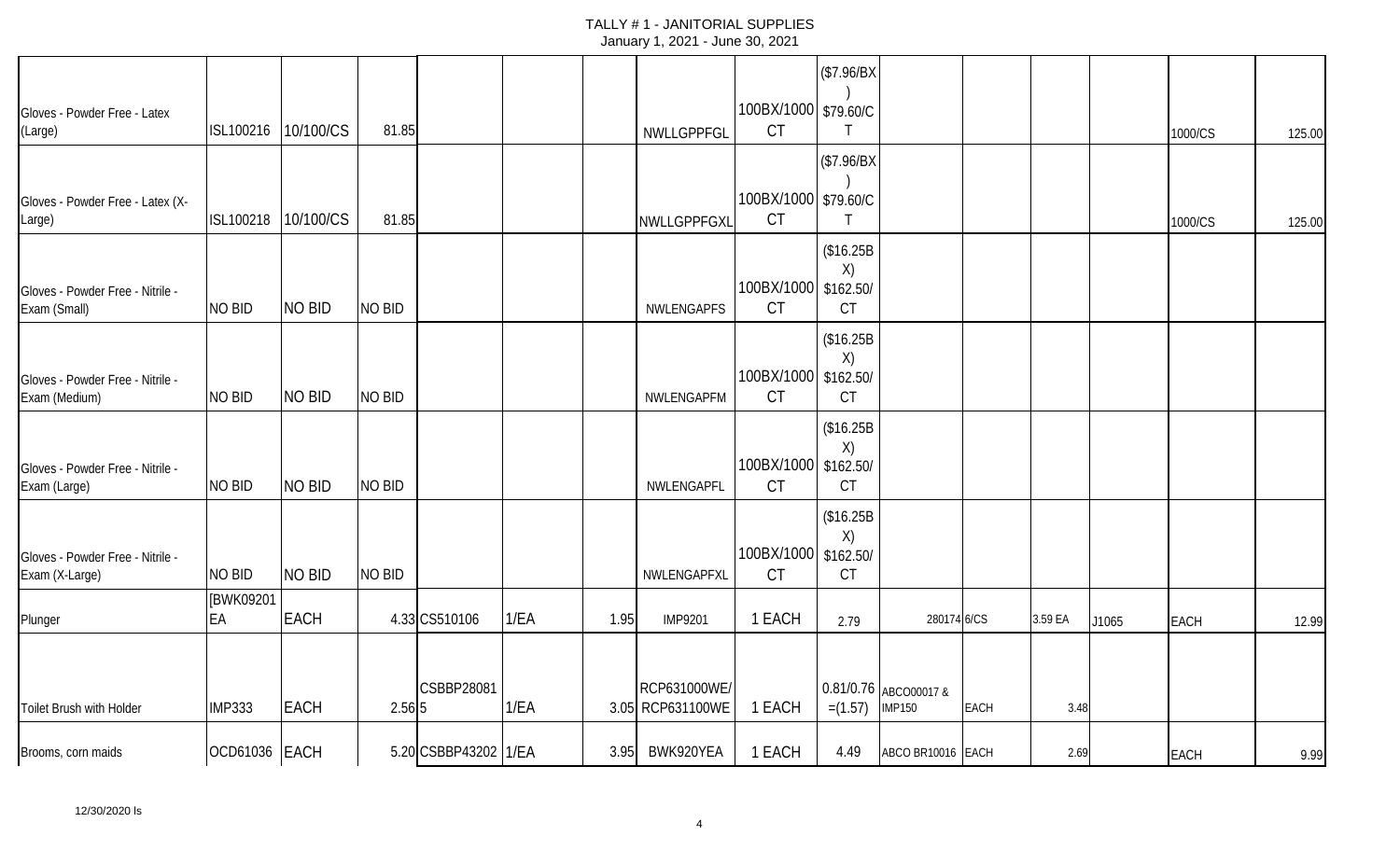| Brooms, Angled, 12" Polypropylene<br>Bristle, w/Vinyl Coated Handle                           | OCD6410                             | <b>EACH</b>   | 4.042   | CSBBPY3321                    | 1/EA     | 4.49  | BWK932AEA                        | 1 EACH      | 6.49              | ABCO BR10016 EACH             |              |          | 3.98 J4150       | <b>EACH</b>      | 9.99   |
|-----------------------------------------------------------------------------------------------|-------------------------------------|---------------|---------|-------------------------------|----------|-------|----------------------------------|-------------|-------------------|-------------------------------|--------------|----------|------------------|------------------|--------|
|                                                                                               |                                     |               |         | CSBBP10032                    |          |       |                                  |             |                   |                               |              |          |                  |                  |        |
| Push Broom w/Non-Wood Handle -<br>2' wide                                                     | OCD270656<br>+ [BWK636 EACH         |               | 17.34 0 | CSBBP14076 1/EA               | 1/EA     | 9.79  | BWK20624/<br><b>BWK636</b>       | 1 EACH      | 9.13/7.49 M106080 | 101124 &                      | <b>EACH</b>  | 15.99    |                  |                  |        |
| Push Broom w/Non-Wood Handle -<br>4' wide                                                     | NO BID                              | NO BID        | NO BID  |                               |          |       | NO BID                           |             |                   | BH11009 &<br>M106060          | EACH         | 23.99    |                  |                  |        |
| Air Deodorizer - Simonize<br>Eliminator or equal - Provide<br>Sample & Specs if equal product | SMZL21070 12/32OZ/C<br>$ 12\rangle$ |               | 21.75   |                               |          |       | <b>NCL142836</b>                 | 12/32oz/CS  | 44.36             |                               |              |          |                  |                  |        |
| Air Freshener - 9.7 oz - Febreze Air<br><b>Effects</b> or equal                               | [PGC96255 S                         | 6/8.80Z/C     | 18.80   |                               |          |       | PGC96255C1                       | 6/8.8oz/CT  | 17.69             | PGC96256                      | 6/8.8oz/CS   |          | 17.99 PG-9462618 | 6/8.8oz/CS       | 56.76  |
| Spray Disinfectant, 16.5 oz, Chase<br>or equal                                                | CLRCS110                            | 12/170Z/C     |         | 23.58 CSCP1001                | 1/EA     | 4.54  | CHP34104                         | 1EA/16.5oz  | 1.75              | Chase 4104                    | 12/16.5oz/CS | 30.89    |                  | 1002 12/17 oz/CS | 105.99 |
| Odor Obsorbing Gel - assorted<br>scents - 8 oz - Natural Magic, or<br>equal                   | NIL8NLC                             | 6/170Z/CS     |         | 28.04 DM1011                  | 6/80Z/CS | 20.99 | <b>BRI900114EA</b>               | 1 EACH      | 3.75              |                               |              |          |                  |                  |        |
| Universal Telescopic Window<br>Squeegee Pole - 4-8'                                           | TUWDB70H<br>ND <sub>1</sub>         | <b>EACH</b>   | 5.35    |                               |          |       | COCP255008                       | <b>EACH</b> | 5.34              |                               |              |          |                  |                  |        |
| Bi-Level Deck Scrub Brush - 10" -<br>stiff crimped polypropylene bristles<br>60" wood handle  | OCD27190<br>+ OCD7160 EACH          |               | 5.440   | CSBBP23031<br>CSBBP14016 1/EA | 1/EA     |       | COCPI004000/<br>7.49 COCPM101060 | 1 EACH      | $=(5.22)$         | 1.53/3.69 FG6337BL &<br>01102 | EACG         | 7.99     |                  |                  |        |
| Mop Head - 8 oz - THIN BAND<br>ONLY - (nylon or blend for waxing) PK3                         | TUWFM201                            | 3/CS          | 23.25   |                               |          |       | NO BID                           |             |                   | LM203MCSNB                    | 12/CS        | 38.28    |                  |                  |        |
| Mop Head - 16 oz - THIN BAND<br><b>ONLY</b>                                                   | TUWGENB<br>LL16B                    | <b>12/CS</b>  | 49.50 6 | CSBBP16011                    | 1/EA     | 2.69  | ABOCM2016S                       | 12/DZ       | 17.49             | CM2016\$                      | <b>12/CS</b> | 20.28    |                  | <b>EACH</b>      | 3.07   |
| Mop Head - 20 oz - THIN BAND<br><b>ONLY</b>                                                   | TUWDOL20<br>1PK3                    | 3/CS          | 9.780   | CSBBP16012                    | 1/EA     |       | 3.14 ABOCM2020S                  | 12/CT       | 20.79             | CM2020\$                      | <b>12/CS</b> | 23.88    |                  |                  |        |
| Cotton Wall Mop Pad 5" x 8 1/2" -<br>Geerpres #9502 or equal                                  | NO BID                              | <b>NO BID</b> | NO BID  |                               |          |       | RCPS299                          | Each        | 7.59              | Geerpress 9502 12/CS          |              | 11.89 EA |                  |                  |        |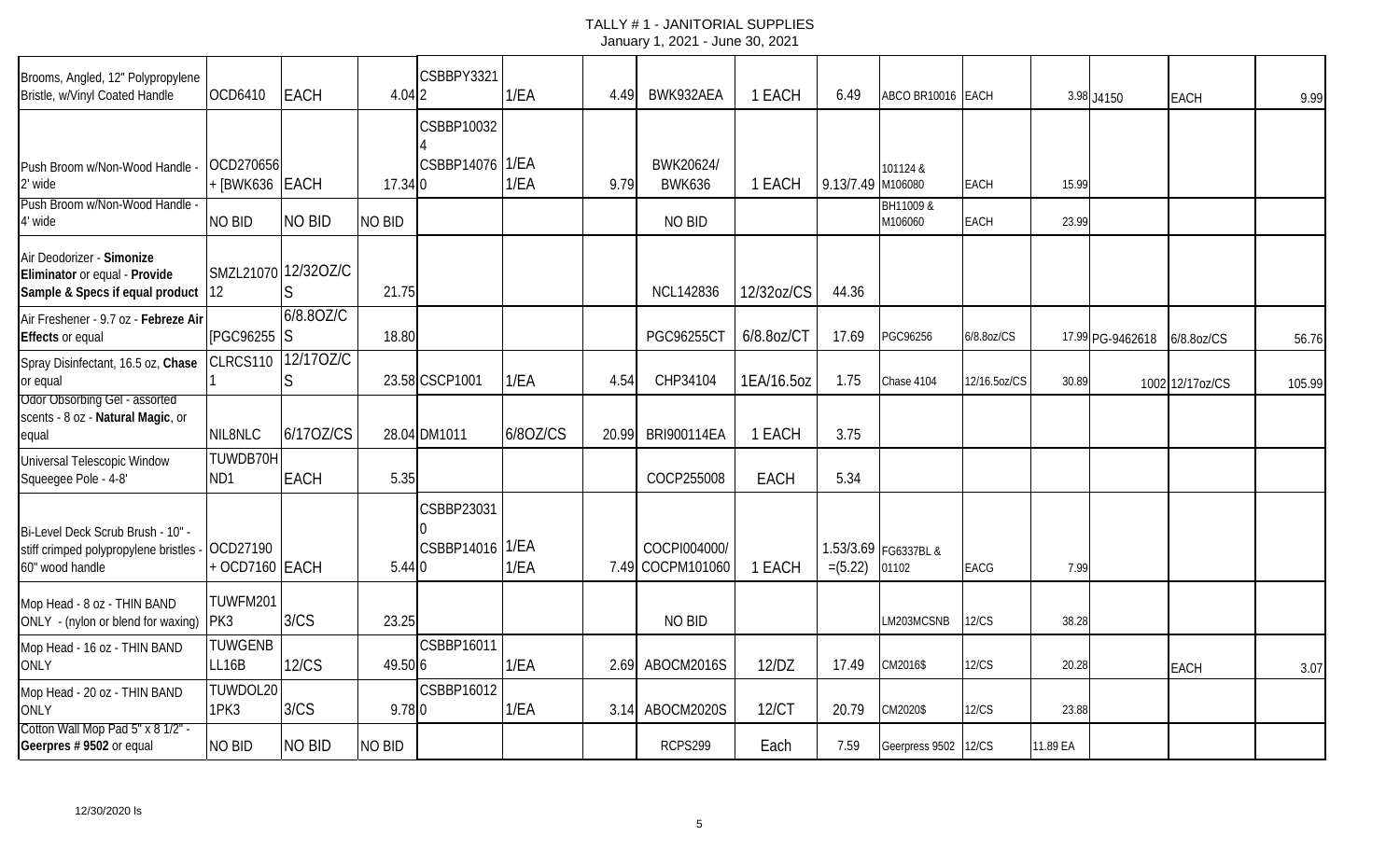|                                                                        |                     | $\overline{9}$  |         |                  |        |        |                  |            |       |                   |              |         |                   |            |       |
|------------------------------------------------------------------------|---------------------|-----------------|---------|------------------|--------|--------|------------------|------------|-------|-------------------|--------------|---------|-------------------|------------|-------|
|                                                                        |                     | <b>GREEN/W</b>  |         |                  |        |        |                  |            |       |                   |              |         |                   |            |       |
|                                                                        |                     | <b>HITE</b>     |         |                  |        |        |                  |            |       |                   |              |         |                   |            |       |
|                                                                        |                     | <b>MICROFIB</b> |         |                  |        |        |                  |            |       |                   |              |         |                   |            |       |
|                                                                        |                     | <b>ER 12/CS</b> |         |                  |        |        |                  |            |       |                   |              |         |                   |            |       |
|                                                                        |                     | 2-3 WK          |         |                  |        |        |                  |            |       |                   |              |         |                   |            |       |
| Microfiber Wall Wash Mop Pad - 5"                                      | <b>TUWMMS9 LEAD</b> |                 |         |                  |        |        |                  |            |       |                   |              |         |                   |            |       |
| x 10 1/2" - Backing: velcro style loop GWL                             |                     | <b>TIME</b>     | 36.90   |                  |        |        | RCPBQ820BLU      | Each       | 9.45  |                   |              |         |                   |            |       |
|                                                                        |                     | $6/CS$ 2-3      |         |                  |        |        |                  |            |       |                   |              |         |                   |            |       |
| Handle for above Microfiber Wall                                       |                     | <b>WK LEAD</b>  |         |                  |        |        |                  |            |       |                   |              |         |                   |            |       |
| Wash Mop<br>Loop Wet Mop Head -                                        | TUWPTZ9             | <b>TIME</b>     | 34.00   |                  |        |        | <b>RCPQ550</b>   | Each       | 9.27  |                   |              |         |                   |            |       |
| Cotton/Synthetic - Heavy Duty 5"                                       |                     |                 |         |                  |        |        |                  |            |       |                   |              |         |                   |            |       |
| Vinyl Headbands - Washable - W.B.                                      |                     |                 |         |                  |        |        |                  |            |       |                   |              |         |                   |            |       |
| Mason BWK502WHCT or equal -                                            |                     |                 |         |                  |        |        |                  |            |       |                   |              |         |                   |            |       |
| Provide Sample & Specs if equal                                        | <b>TUWGENB</b>      |                 |         | CSBBP16041       |        |        |                  |            |       |                   |              |         |                   |            |       |
| product<br>Commercial Rectangle Down Press                             | LL2245              | <b>12/CS</b>    | 60.50 8 |                  | 1/EA   |        | 3.19 ABOLM2001LW | 12/CT      | 41.45 | CLM303MVB         | <b>12/CS</b> | 4.85 EA |                   |            |       |
| Mop Bucket w/Wringer - 20 qt -                                         |                     |                 |         |                  |        |        |                  |            |       |                   |              |         |                   |            |       |
| Rubbermaid FGQ93000Blue or                                             |                     | EACH 2-3        |         |                  |        |        |                  |            |       |                   |              |         | 21.5" x 15" x     |            |       |
| equal - Provide Sample & Specs if RUBFGQ93 WK LEAD                     |                     |                 |         |                  |        |        |                  |            |       |                   |              |         | 14.75"            |            |       |
| equal product                                                          | 000BLUE             | <b>TIME</b>     |         | 105.25 RCPQ930   | 1/EA   | 104.99 | NO BID           |            |       | FGQ93000BLue EACH |              |         | 91.95 JANICO      |            | 75.00 |
| Side Press Mop Bucket w/Wringer -                                      |                     |                 |         |                  |        |        |                  |            |       |                   |              |         |                   |            |       |
| 26 qt - Rubbermaid FG748000Yel                                         |                     | EACH 2-3        |         |                  |        |        |                  |            |       |                   |              |         |                   |            |       |
| or equal - Provide Sample &                                            |                     | <b>WK LEAD</b>  |         | CSBBP15032       |        |        | COCP226312Y      |            |       |                   |              |         |                   |            |       |
| Specs if equal product                                                 | OCD96988            | <b>TIME</b>     | 41.60 6 |                  | 1/EA   | 32.60  | W                | 1 EACH     | 35.99 | FG7580884EL       | <b>EACH</b>  |         | 47.99 JANICO 26QT |            | 75.00 |
|                                                                        |                     |                 |         |                  |        |        |                  |            |       |                   |              |         |                   |            |       |
| Murphy's Oil - liquid soap, or equal CPL1103                           |                     | 4/GL/CS         |         | 54.25 CS11900103 | 4/1GAL | 51.19  | CPC01103EA       | 1 GALLON   | 11.46 |                   |              |         | CPL-1103          | 4/GL/CS    | 65.00 |
|                                                                        | <b>SMZG1325</b>     | 12/320Z/C       |         |                  |        |        |                  |            |       |                   |              |         |                   |            |       |
| Bully crème cleanser - qt                                              | 012                 | ls.             | 20.00   |                  |        |        | <b>NCL172545</b> | 12/QT/CS   | 20.01 |                   |              |         |                   |            |       |
| Digest - gal - or equal - Provide                                      | <b>SMZD0860</b>     |                 |         |                  |        |        |                  |            |       |                   |              |         |                   |            |       |
| Sample & Specs if equal product                                        | 004                 | 4/GL/CS         | 25.08   |                  |        |        | <b>NCL180029</b> | 4/GL/CS    | 25.1  |                   |              |         |                   |            |       |
|                                                                        |                     | <b>AJAX</b>     |         |                  |        |        |                  |            |       |                   |              |         |                   |            |       |
| Powder Cleanser - Comet, or equal -<br>Provide Sample & Specs if equal |                     | 24/210Z/C       |         |                  |        |        |                  |            |       |                   |              |         |                   |            |       |
| product                                                                | <b>CPL4278</b>      | S.              | 23.93   |                  |        |        | CPC14278CT       | 24/21oz/CT | 23.26 |                   |              |         | SP19490           | 24/21oz/CS | 47.76 |
|                                                                        |                     |                 |         |                  |        |        |                  |            |       |                   |              |         |                   |            |       |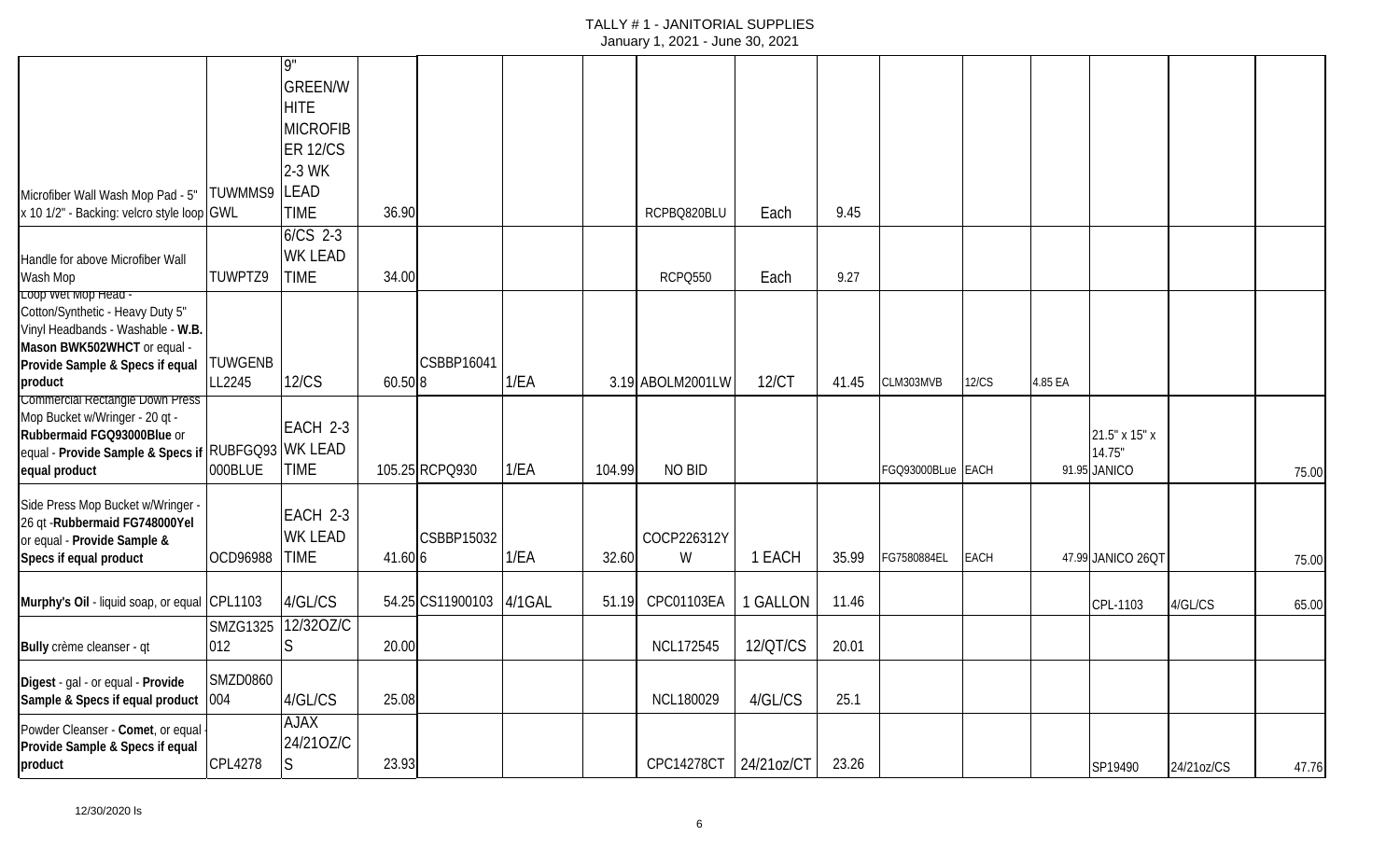| Simple Green - gallon or equal -<br>Provide Sample & Specs if equal | SMZP26680 KLEEN | <b>PINE</b> |                     |            |      |      |                  |            |       |         |              |         |                 |                 |       |
|---------------------------------------------------------------------|-----------------|-------------|---------------------|------------|------|------|------------------|------------|-------|---------|--------------|---------|-----------------|-----------------|-------|
| product                                                             | 04              | 4/GL/CS     | 18.50               |            |      |      | NCL100129        | 4/GL/CT    | 17.49 |         |              |         | SG-13041        | 4/GL/CS         | 72.00 |
| Bissell - Carpet Shampoo, or equal                                  | SMZP26690       |             |                     |            |      |      |                  |            |       |         |              |         |                 |                 |       |
| Provide Sample & Specs if equal                                     | 04              | 4/GL/CS     | 20.09               |            |      |      |                  | 4/GL/CT    | 6.79  |         |              |         |                 |                 |       |
| product                                                             |                 |             |                     |            |      |      | <b>NCL66029</b>  |            |       |         |              |         | <b>BISS6ZEZ</b> | 4/60oz/CS       | 99.00 |
|                                                                     | <b>IMP5032W</b> |             |                     | CSBBP55073 |      |      |                  |            |       |         |              |         |                 |                 |       |
| Spray Bottles - 32oz                                                | G               | <b>EACH</b> | 0.492               |            | 1/EA | 0.56 | TOL120125        | 1 EACH     | 0.34  | 5032WG  | <b>12/CS</b> | 0.49 EA |                 | EACH            | 1.99  |
|                                                                     |                 |             |                     | CSBBP55061 |      |      |                  |            |       |         |              |         |                 |                 |       |
| <b>Trigger Sprayers</b>                                             | <b>IMP4902</b>  | <b>EACH</b> | $0.51$ <sub>0</sub> |            | 1/EA | 0.69 | <b>NCL6804</b>   | 1 EACH     | 0.69  | 4902    | <b>12/CS</b> | 0.53 EA |                 | <b>EACH</b>     | 1.99  |
|                                                                     |                 |             |                     | CSBBP15016 |      |      |                  |            |       |         |              |         |                 |                 |       |
| Mop Handles                                                         | OCD6511         | <b>EACH</b> | $7.29$ 0            |            | 1/EA | 5.02 | <b>BWK620</b>    | 1 EACH     | 5.18  | 01203NB | <b>12/CS</b> | 5.98 EA |                 |                 |       |
|                                                                     |                 | 4/GL/CS 2-  |                     |            |      |      |                  |            |       |         |              |         |                 |                 |       |
|                                                                     |                 | 3 WK        |                     |            |      |      |                  |            |       |         |              |         |                 |                 |       |
|                                                                     |                 | LEAD        |                     |            |      |      |                  |            |       |         |              |         |                 |                 |       |
|                                                                     | SMZCS074        |             |                     |            |      |      |                  |            |       |         |              |         |                 |                 |       |
| Floor Wax - gal, Wet Look or equal 0004                             |                 | <b>TIME</b> | 34.25               |            |      |      | <b>NCL050229</b> | 4GL/CS     | 34.36 |         |              |         |                 | 5GL/CS          | 67.99 |
|                                                                     |                 | 4/GL/CS     |                     |            |      |      |                  |            |       |         |              |         |                 |                 |       |
|                                                                     |                 | 2-3 WK      |                     |            |      |      |                  |            |       |         |              |         |                 |                 |       |
|                                                                     | <b>SMZR3025</b> | <b>LEAD</b> |                     |            |      |      |                  |            |       |         |              |         |                 |                 |       |
| Floor Stripper - gal                                                | 004             | <b>TIME</b> | 22.70               |            |      |      | <b>NCL105029</b> | 4GL/CS     | 16.63 |         |              |         |                 | <b>5GL PAIL</b> | 78.69 |
| Floor Finish - gal, Simonize Super                                  | SMZCS074        |             |                     |            |      |      |                  |            |       |         |              |         |                 |                 |       |
| Sealer or equal                                                     | 0004            | 4/GL/CS     | 34.25               |            |      |      | <b>NCL052329</b> | 4GL/CS     | 40.7  |         |              |         |                 |                 |       |
|                                                                     |                 |             |                     |            |      |      |                  |            |       |         |              |         |                 |                 |       |
| Cleaner/Degreaser - Simonize                                        | SMZP26660       |             |                     |            |      |      |                  |            |       |         |              |         |                 |                 |       |
| AP7, container size: gallon, or equal 04                            |                 | 4/GL/CS     | 15.94               |            |      |      | NCL100129        | 4GL/CS     | 17.29 |         |              |         |                 | 4GL/CS          | 45.32 |
| Cleaner/Degreaser - Simonize                                        |                 |             |                     |            |      |      |                  |            |       |         |              |         |                 |                 |       |
| Strike Force or equal, container                                    | <b>SMZC0595</b> | 12/320Z/C   |                     |            |      |      |                  |            |       |         |              |         |                 |                 |       |
| size: Quart                                                         | 012             | S           | 18.70               |            |      |      | NCL107136        | 12/320Z/CS | 19.26 |         |              |         |                 |                 |       |
| <b>GOJO Deluxe Lotion Hand Soap 2L</b>                              |                 |             |                     |            |      |      |                  |            |       |         |              |         |                 |                 |       |
| #2217 - dispensers supplied free of                                 |                 | 4/2000      |                     |            |      |      |                  |            |       |         |              |         |                 |                 |       |
| charge                                                              | GJ221704        | ML/CS       | 45.69               |            |      |      | GOJ2217          | 4/2L/CT    | 44.89 |         |              |         |                 |                 |       |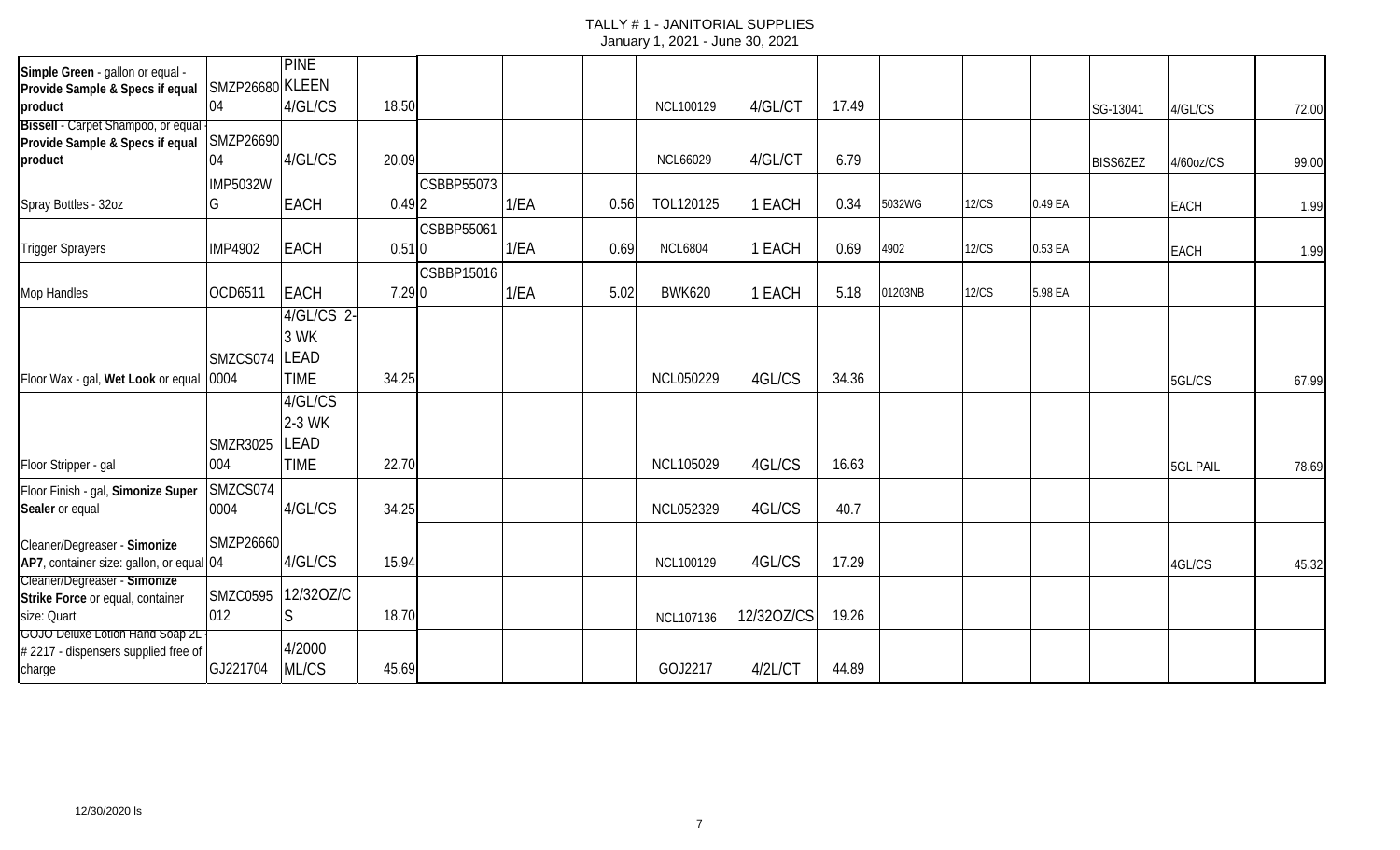|                                                                      |                  | SOLD 8/CS OF    | <b>NO</b><br>CHARGE<br>W/<br><b>AWARD</b> |                |           |       |                                 |                 |       |  |          |            |        |
|----------------------------------------------------------------------|------------------|-----------------|-------------------------------------------|----------------|-----------|-------|---------------------------------|-----------------|-------|--|----------|------------|--------|
| Dispenser for #2217 - FREE                                           | GJ223008         | <b>ONLY</b>     | SOAP                                      |                |           |       | GOJ2230                         | 1 EACH          | Free  |  |          |            |        |
| Liquid Hand Soap Simonize Phlo<br>Off or equal, for dispensers (gal) | SMZCS025<br>004  | 4/GL/CS         | 17.28                                     |                |           |       | <b>NCL34529</b>                 | 4GL/CS          | 17.19 |  |          |            |        |
| Hand Sanitizers Purell 9656/9657,<br>or equal                        | GJ965712         | 12/800ML/<br>CS | 98.50                                     |                |           |       | GOJ965606CT                     | 6/800ML/CS      | 56.2  |  |          |            |        |
| Hand Sanitizers Foam 5392, or<br>equal                               | GJ539202         | 2/1200ML/<br>CS | 55.96                                     |                |           |       | GOJ539202CT                     | 2/1200ML/C<br>Т | 47.89 |  |          |            |        |
| Liquid (HE) Laundry Detergent - 100 SMZW4200<br>oz, Tide, or equal   | 004              | 4/GL/CS         |                                           | 19.36 PGC40217 | 920Z 4/CS | 63.99 | CALISZL214800<br>$\overline{4}$ | 4GL/CT          | 22.41 |  | PG 08886 | 4/100oz/CS | 105.00 |
| Electrolux Type U / Prolux Vacuum<br><b>Bags - 100/cs</b>            | <b>NO BID</b>    | <b>NO BID</b>   | <b>NO BID</b>                             |                |           |       |                                 |                 |       |  |          |            |        |
| Mighty Mite - Type MM vacuum<br>bags                                 | NO BID           | <b>NO BID</b>   | <b>NO BID</b>                             |                |           |       | EUR63253A10                     | 5/PK            | 5.09  |  |          |            |        |
| Sanitaire Vacuum Bags - UP-1 -<br>9100, C4900                        | NO BID           | <b>NO BID</b>   | <b>NO BID</b>                             |                |           |       | NO BID                          |                 |       |  |          |            |        |
| Sanitaire Vacuum Bags - SD -<br>P1/6600                              | NO BID           | <b>NO BID</b>   | NO BID                                    |                |           |       | EUR63262B10C<br>T               | 50/CT           | 45    |  |          |            |        |
| Vacuum Cleaner Scent Tabs - Style<br>515                             | <b>NILAS0030</b> | 8/12/CS         | 60.67                                     |                |           |       | NO BID                          |                 |       |  |          |            |        |
| Ecolab TriStar Flexylight Laundry<br>Soap #16326                     | ECO610091        | 2.5 GAL         | 125.72                                    |                |           |       | NO BID                          |                 |       |  |          |            |        |
| Ecolab Neutral Floor Cleaner #<br>6100035                            | ECO610003        | 2/2L/CS         | 60.36                                     |                |           |       | NO BID                          |                 |       |  |          |            |        |
| Ecolab Heavy Duty Bathroom<br>Cleaner Disinfectant #10158            | ECO611015        | 2/2L/CS         | 87.62                                     |                |           |       | NO BID                          |                 |       |  |          |            |        |
| Ecolab Orange Force # 21038                                          | ECO612103        | 2/2L/CS         | 60.23                                     |                |           |       | NO BID                          |                 |       |  |          |            |        |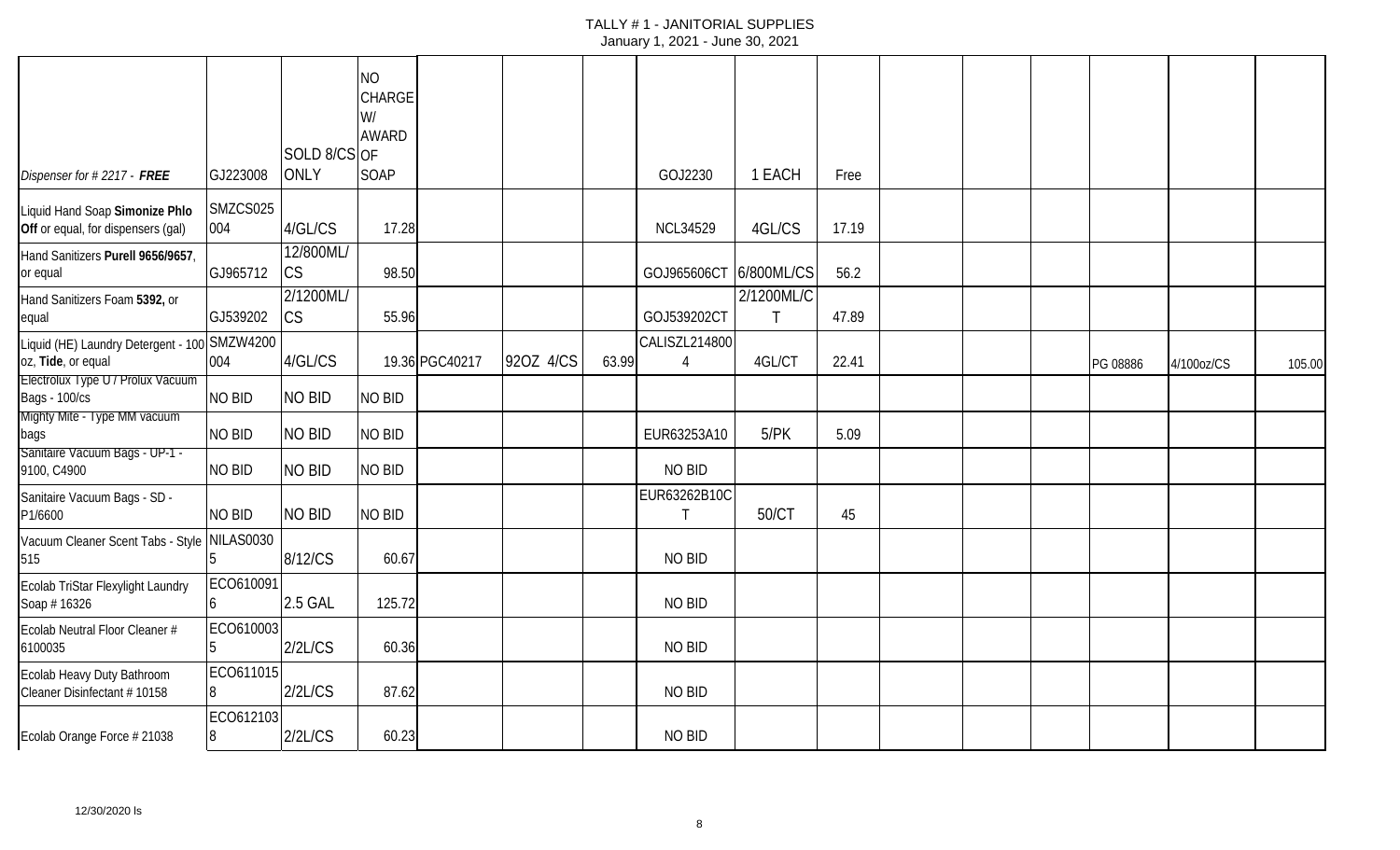| Ecolab Revitalize Encapsulation<br>Carpet Cleaner - 1 gal # 61495099                 | ECO619509<br>19                        | 4/GL/CS                          | 98.34                                                   |               |               |       | NO BID           |                   |       |                          |                    |         |                 |           |       |
|--------------------------------------------------------------------------------------|----------------------------------------|----------------------------------|---------------------------------------------------------|---------------|---------------|-------|------------------|-------------------|-------|--------------------------|--------------------|---------|-----------------|-----------|-------|
|                                                                                      | ECO611790                              |                                  |                                                         |               |               |       |                  |                   |       |                          |                    |         |                 |           |       |
| Ecolab Solid Surge Plus #17905                                                       | 15.                                    | 4/9LB/CS                         | 205.69                                                  |               |               |       | NO BID           |                   |       |                          |                    |         |                 |           |       |
| Ecolab All Purpose Cleaner # 14205 2                                                 | ECO610091                              | 2/2L/CS                          | 150.39                                                  |               |               |       | NO BID           |                   |       |                          |                    |         |                 |           |       |
|                                                                                      | ECO611600                              |                                  |                                                         |               |               |       |                  |                   |       |                          |                    |         |                 |           |       |
| Ecolab Solid Navisoft #16001                                                         |                                        | 2/6LB/CS                         | 127.42                                                  |               |               |       | NO BID           |                   |       |                          |                    |         |                 |           |       |
| Ecolab Stain Away #13649                                                             | ECO610097<br>15                        | 2/4LB/CS                         | 56.43                                                   |               |               |       | NO BID           |                   |       |                          |                    |         |                 |           |       |
| Disposable Multipurpose Rags, 10"<br>x 12", 200/bx - Scott Rags In A Box<br>or equal | KIM05812                               | 12.5" X 13"<br>1080/CS           | 40.60                                                   |               | 868356 200/BX | 12.92 | LGC40440         | 800/CS            | 33.49 | KCC75260                 | 200/CS             | 18.99   |                 |           |       |
| Shop Rags - 100% cotton - 14x14 -<br>60/bx - Uline # S-7288 or equal                 | HSP34025                               | 25 LB<br><b>APPROX</b><br>180/CS | 36.15                                                   |               |               |       | UFSN900RS1       | $5$ lb box $(60)$ | 17.99 | 340-25                   | 25 LB/CS<br>180/CS | 37.05   |                 |           |       |
| Terry Cloth Cleaning Rags - 14x17,<br>25 lb - Hospeco #534-25 or equal               | HSP53425                               | 25 LB<br><b>APPROX</b><br>200/CS | 43.11                                                   |               |               |       | HOS53725         | 25 LB             | 41.78 | 534-25                   | 25 LB/CS           | 43.22   |                 |           |       |
| General Purpose Scouring Pad - 6"<br>x 9", 3M or equal                               | DSCMD69                                | 6/10/CS                          | 12.08                                                   |               |               |       | PME75004161      | 20/CT             | 3.18  |                          | 5096 60/CS         | 0.17 EA |                 |           |       |
| Glass Cleaner - Windex or equal                                                      | SMZ08012                               | 12/320Z/C<br><sub>IS</sub>       |                                                         | 15.10 CSCP050 | 1/EA          | 2.22  | <b>NCL130429</b> | 4GL/CS            | 15.26 | <b>BWK4714A</b>          | 4GL/CS             |         | 24.98 SCJ322338 | 8/32oz/CS | 41.50 |
| Revitalize Miracle Spotter #<br>6101125 or equal                                     | ECO610112 4/22                         | OZ/CS                            | 197.78                                                  |               |               |       | NO BID           |                   |       |                          |                    |         |                 |           |       |
| Antibacterial Foam Soap - 1250 ml<br>#5162                                           | GJE5162EX 3/1250                       | ML/CS                            | 42.53                                                   |               |               |       | <b>NCL044657</b> | 6/1000ml/C<br>S   | 26.49 | GOJO516204CT 4/1250ml/CS |                    | 72.98   |                 |           |       |
| <b>Dispenser for Antibacterial Foam</b><br>Soap - 1250 ml - FREE                     | <b>GJE515506 WK LEAD</b><br><b>EXL</b> | 6/CS 2-3<br><b>TIME</b>          | <b>NO</b><br>CHARGE<br>W/<br><b>AWARD</b><br>ОF<br>SOAP |               |               |       | <b>NCL4217</b>   | 1 EACH            | Free  |                          |                    |         |                 |           |       |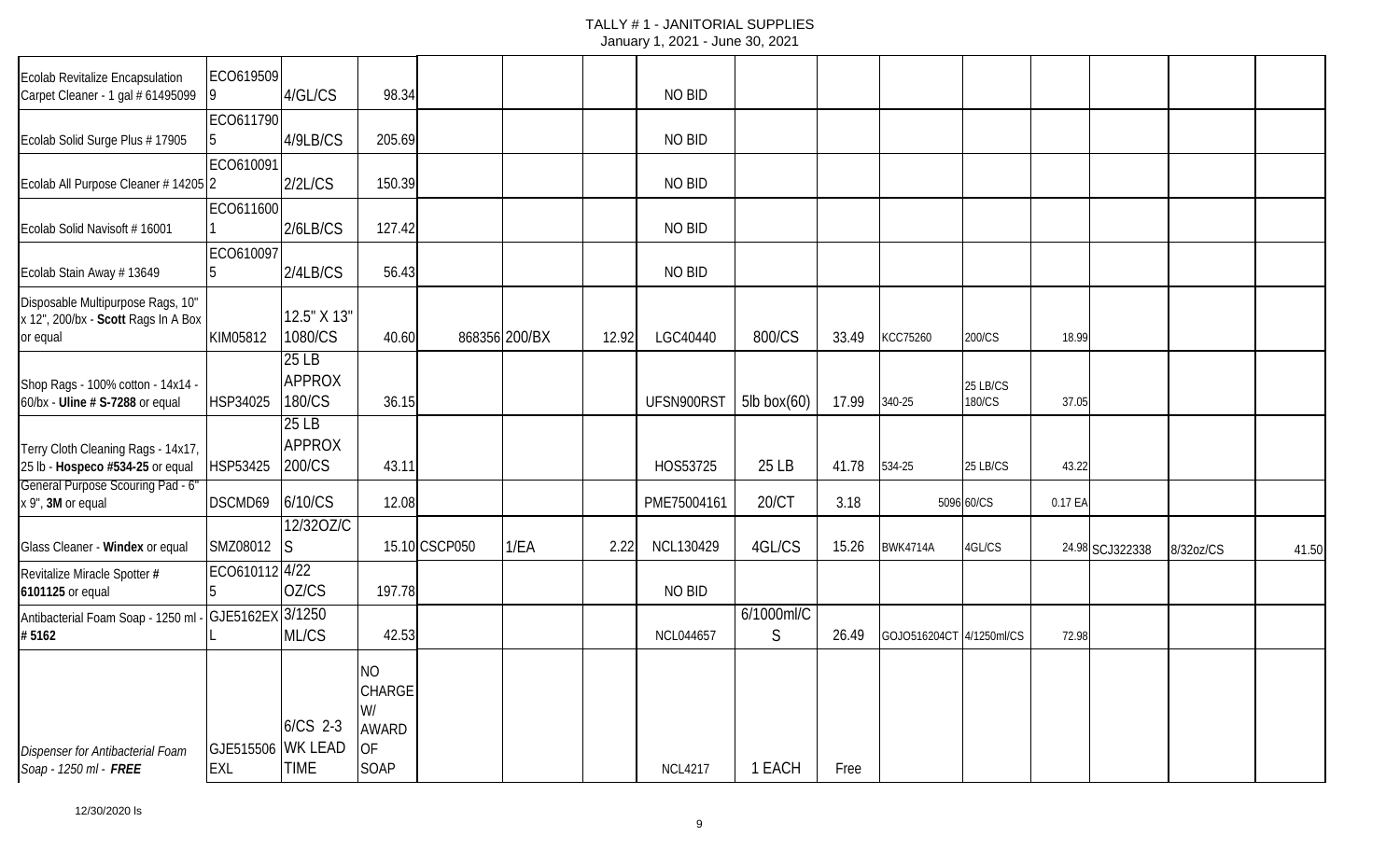| Snapback Spray Buff, Floor                     | SMZCS072       | 12/320Z/C           |               |                 |                    |       |                  |           |       |          |           |       |               |            |       |
|------------------------------------------------|----------------|---------------------|---------------|-----------------|--------------------|-------|------------------|-----------|-------|----------|-----------|-------|---------------|------------|-------|
| Cleaner or equal size: Gallon                  | 5012           |                     | 23.10         |                 |                    |       | <b>NCL52029</b>  | I GALLON  | 5.16  |          |           |       |               |            |       |
| MPC All-Surf - All Purpose Cleaner SMZP26660   |                |                     |               |                 |                    |       |                  |           |       |          |           |       |               |            |       |
| or equal                                       |                | 4/GL/CS             | 15.97         |                 |                    |       | <b>NCL090129</b> | 4GL/CS    | 16.03 |          |           |       |               |            |       |
| Simonize Freedom Bowl Cleaner                  |                | SMZF12310 12/32OZ/C |               |                 |                    |       |                  |           |       |          |           |       |               |            |       |
| 4/gal or equal                                 | 12.            |                     | 16.45         |                 |                    |       | <b>NCL171529</b> | 4GL/CS    | 15.02 |          |           |       |               |            |       |
|                                                |                |                     |               |                 |                    |       |                  |           |       |          |           |       |               |            |       |
| Magic Erasers (Mr. Clean) or equal PNG79009    |                | 6/6/CS              | 30.25         | 16900788 36/CS  |                    | 30.25 | BWK400CT         | 12/BX     | 6.07  | H7150-24 | 24/CS     |       | 11.76 PG89539 | 16/CS      | 72.00 |
|                                                |                |                     |               | MMM836RS3       |                    |       |                  |           |       |          |           |       |               |            |       |
| Lint Rollers - 12/cs                           | no bid         | <b>NO BID</b>       | <b>NO BID</b> |                 | 1/EA               | 2.08  | MMM836RS30       | 1 EACH    | 2.05  |          |           |       |               |            |       |
| <b>Enmotion Towels - Brown -</b>               |                |                     |               |                 |                    |       |                  |           |       |          |           |       |               |            |       |
| 6/800'/cs                                      | GPF89480       | 6/800'/CS           | 50.00         |                 | 13700122 6/800'/CS | 59.39 | GPC89480         | 6/800'/CT | 45.89 |          |           |       |               |            |       |
| Enmotion Towels - White - 6/800'/cs GPF89460   |                | 6/800'/CS           | 52.53         |                 | 13709461 6/800'/CS | 63.29 | GPC89460         | 6/800'/CT | 47.14 |          |           |       |               |            |       |
| <b>Sanitary Napkin Receptacle -</b>            |                |                     |               |                 |                    |       |                  |           |       |          |           |       |               |            |       |
| арргох 10" х 7" х3"                            | <b>IMP1102</b> | <b>EACH</b>         | 12.06         |                 |                    |       | HOS250201W       | 1 EACH    | 12.05 |          | 1102 EACH | 12.99 |               |            |       |
| Sanitary Napkin Receptacle Liner -             |                |                     |               |                 |                    |       |                  |           |       |          |           |       |               |            |       |
| 10" x 7" x3", 500/cs                           | <b>HSP260</b>  | 500/CS              | 14.70         | 10900677 500/CT |                    | 16.39 | <b>HOS260</b>    | 500/CT    | 13.04 | KLZ60    | 250/CS    | 13.98 |               |            |       |
|                                                |                |                     |               |                 |                    |       |                  |           |       |          |           |       |               |            |       |
| MINIMUM ORDER TO AVOID SHIPPING<br><b>FEES</b> |                |                     | 250.00        |                 |                    |       |                  |           |       |          | \$50.00   |       |               | \$5,000.00 |       |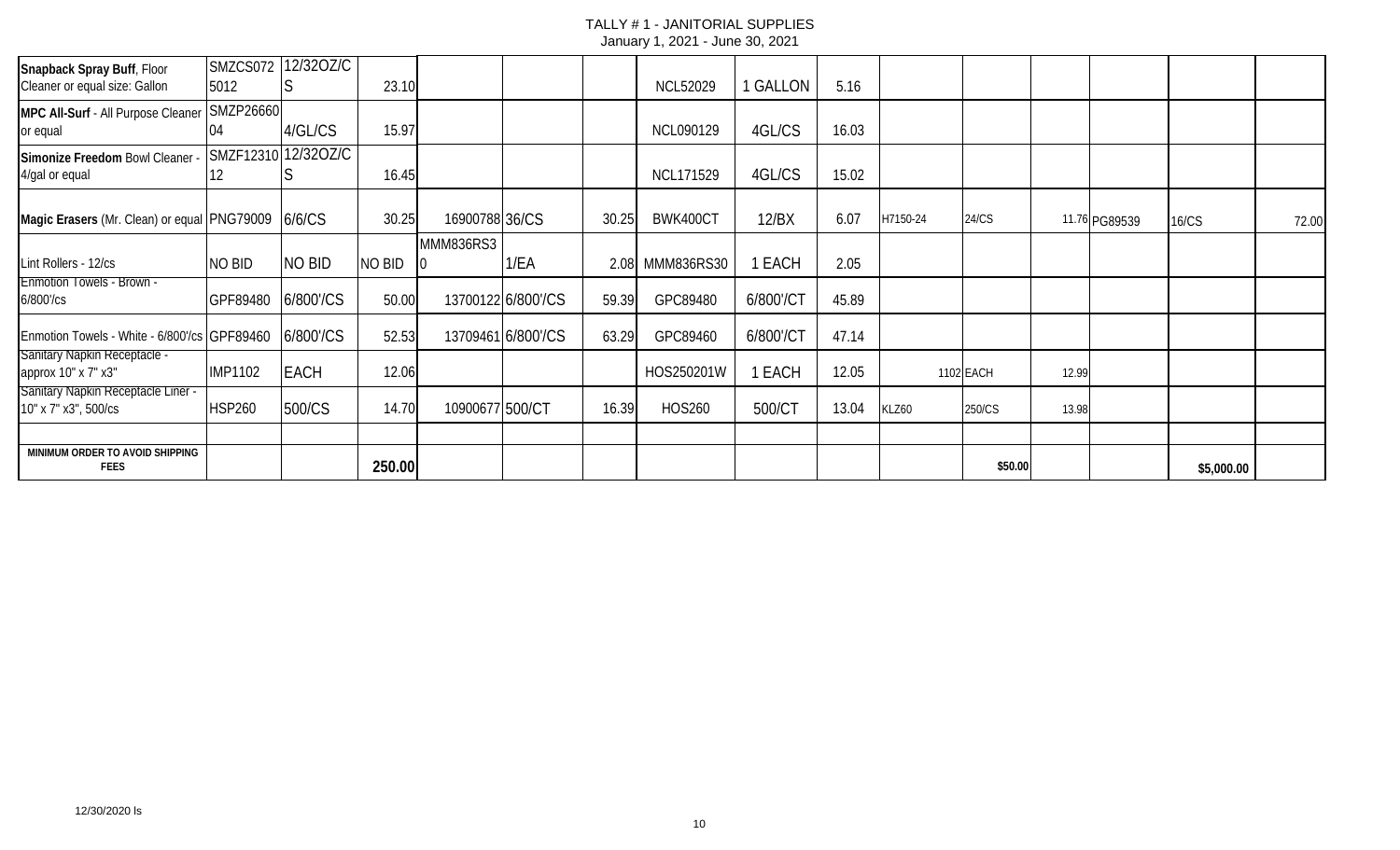|                                            |                        | <b>HILL &amp; MARKES</b>  |                |                                 | <b>W.B.MASON</b>   |                |                              | <b>NYSID</b>              |                   |
|--------------------------------------------|------------------------|---------------------------|----------------|---------------------------------|--------------------|----------------|------------------------------|---------------------------|-------------------|
| <b>ITEM</b>                                | <b>ITEM NUMBER</b>     | <b>NUMBER PER</b><br>CASE | PRICE PER CASE | <b>ITEM NUMBER</b>              | NUMBER PER<br>CASE | PRICE PER CASE | <b>ITEM</b><br><b>NUMBER</b> | <b>NUMBER</b><br>PER CASE | PRICE PER<br>CASE |
| All-Purpose Liquid Cleaner - gal           | SMZP2666004            | 4/GL/CS                   |                | 15.97 NCL090129                 | 4GL/CS             | 16.03          |                              |                           |                   |
| Aluminum Foil 18" x 500'                   | <b>WES294</b>          | <b>ROLL</b>               | 13.01          | <b>CSWF18500</b><br>SD          | 1 Roll             | 12.76          |                              |                           |                   |
| <b>Apron Plastic</b>                       | ISL250021              | 5/100/CS                  | 56.3           | CSWAPIW2<br>4421000             | 1000/CS            | 28.57          |                              |                           |                   |
| Bib Apron - Clear Vinyl - 45x36 - 12/pkg   | NO BID                 | NO BID                    | <b>NO BID</b>  | WEB167RA<br>08C48               | $1$ /EA            | 1.98           |                              |                           |                   |
| Bags -10# Elephant                         | DUO71010               | 400/BL                    |                | 17.91 DUM29810                  | 500/BL             | 14.29          |                              |                           |                   |
| Bags -10# Brown                            | DUO80985               | 500/BL                    |                | 12.86 DUM18410                  | 500/BL             | 12.29          |                              |                           |                   |
| Bags - 8# Brown Paper                      | DUO80984               | 500/BL                    |                | 12.68 DUM18408                  | 500/BL             | 11.05          |                              |                           |                   |
| Bags - 6# White - waxed                    | PPC300296              | 1000/CS                   |                | 47.24 BGC300296                 | 1000/CT            | 47.18          |                              |                           |                   |
| Bags - 6# White                            | DUO81223               | 500/BL                    |                | 13.63 DUM51046                  | 500/BL             | 12.08          |                              |                           |                   |
| Bags - 6# Brown                            | DUO80983               | 500/BL                    |                | 10.98 DUM18406                  | 500/BL             | 9.68           |                              |                           |                   |
| Bags - 3# Brown Paper                      | DUO18403               | 500/BL                    |                | 8.6 BAGGK3500                   | 500/BL             | 8.55           |                              |                           |                   |
| Bags - 4# Brown Paper                      | DUO81007               | 500/BL                    | 8.91           | DUM18404<br>PK                  | 500/BL             | 7.87           |                              |                           |                   |
| Garbage Bags - 30-33 gal - Heavy           | FORCRHD3340<br>ΙH      | 500/CS                    | 23.37          | <b>HERZ6640</b><br>MNR01        | 500/CT             | 21.79          | D4366                        | 250/CS                    | 27.86             |
| Garbage Bags - 56 gal - Black - Heavy Duty | HIMZ4348WKR0 MIC BLACK | 43X4822<br>150/CS         | 22.3           | <b>HERZ8648V</b><br><b>KR01</b> | 200/CT             | 16.31          | D4368                        | 100/CS                    | 25.82             |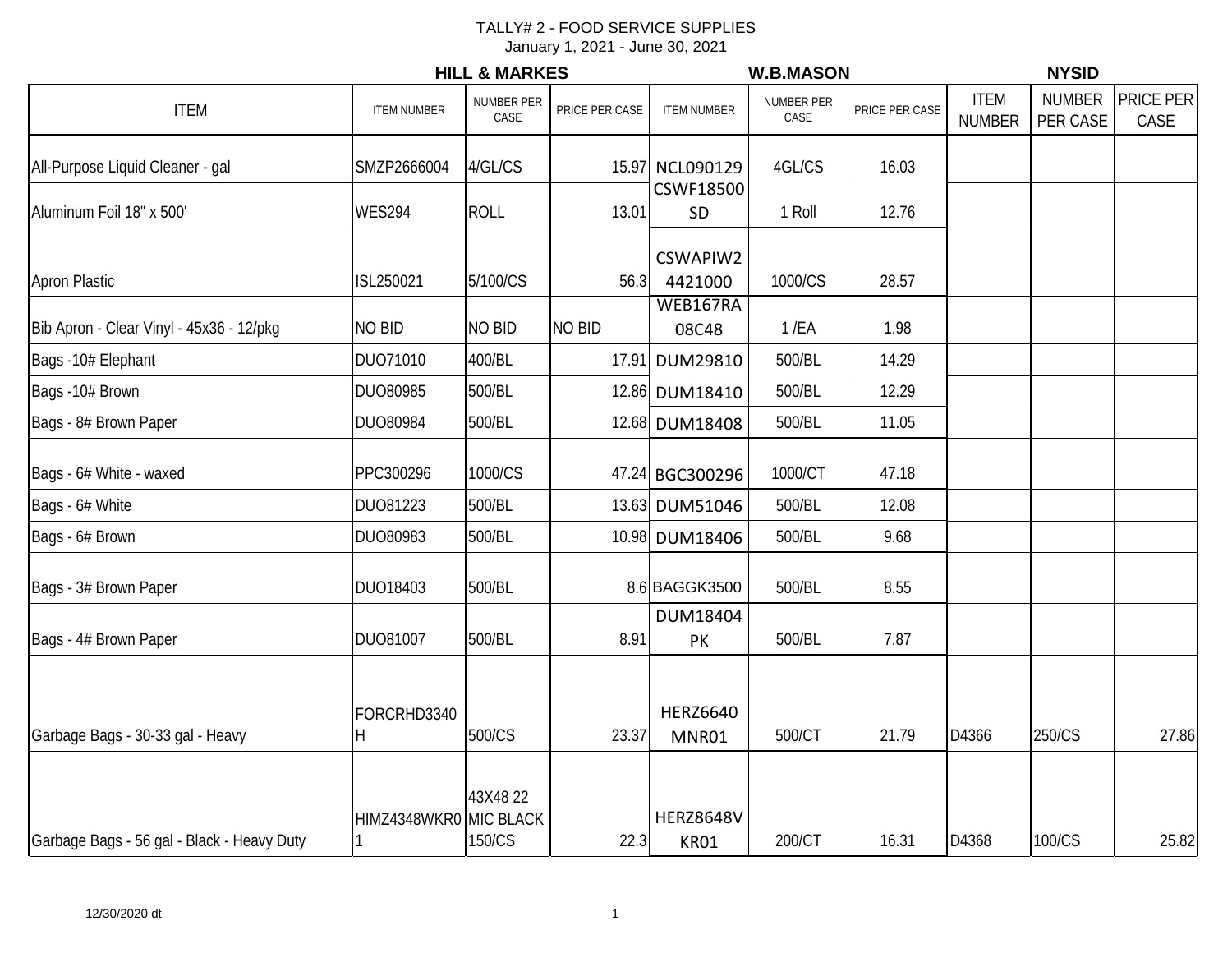#### TALLY# 2 - FOOD SERVICE SUPPLIES January 1, 2021 - June 30, 2021

| <b>HIMP434812N</b> | 43X4812<br><b>MIC</b><br>200/CS   |               | HERZ8648M<br><b>NR01</b> | 200/CT                                                                                                                          | 16.31                           | D4367 | 100/CS | 50.45 |
|--------------------|-----------------------------------|---------------|--------------------------|---------------------------------------------------------------------------------------------------------------------------------|---------------------------------|-------|--------|-------|
|                    |                                   |               |                          |                                                                                                                                 |                                 |       |        |       |
| <b>NO BID</b>      | <b>NO BID</b>                     | <b>NO BID</b> | APKTK16NK<br>18          | 600/CT                                                                                                                          | 11.04                           |       |        |       |
| FOR110NP           | 1000/CS                           |               |                          | 1000/CT                                                                                                                         | 10.08                           |       |        |       |
| FOR152NPM          | 500/CS                            |               |                          | 1000/CS                                                                                                                         | 23.09                           |       |        |       |
| PPC300404          | 6/1000/CS                         |               | BGC300404B<br>$\sf X$    | 1000/BX                                                                                                                         | 13.01                           |       |        |       |
| ROYZBS66           | 6.5X6<br><b>ZIPLOCK</b><br>500/CS |               | ELKHD07                  | 2000/CS                                                                                                                         | 8.16                            |       |        |       |
| ISL210912          | 1000/CS                           |               | ELK20912                 | 1000/CS                                                                                                                         | 31.24                           |       |        |       |
| <b>ROYTCD</b>      | 40" X 300'<br><b>ROLL</b>         |               | LRP910000                | 1 Roll                                                                                                                          | 10.05                           |       |        |       |
| CLX30966           | OZ/CS                             |               | 42                       | 6GL/CT                                                                                                                          | 11.59                           | D4726 | 4gl/cs | 28.36 |
| GEN80500           | 1000/CS                           |               |                          | 1000/CT                                                                                                                         | 13.26                           |       |        |       |
| DRT10B20           | 20/50/CS                          |               | <b>DCC10B20</b>          | 1000/CT                                                                                                                         | 38.87                           |       |        |       |
| DRT20JL            | 10/100/CS                         |               | DCC20JL                  | 1000/CT                                                                                                                         | 21.07                           |       |        |       |
| GEN82100           | 8/125/CS                          |               | R                        | 1000/CT                                                                                                                         | 13.49                           |       |        |       |
| <b>NO BID</b>      | NO BID                            | <b>NO BID</b> | LAC4250BJ                | 200/TB                                                                                                                          | 5.09                            |       |        |       |
| <b>NO BID</b>      | <b>NO BID</b>                     | <b>NO BID</b> |                          |                                                                                                                                 |                                 |       |        |       |
|                    |                                   | 3/121         |                          | 15.83<br>9.56 ELK6G063015<br>17.05 ELK1018024<br>76.55<br>7.91<br>50.5<br>11.61<br>16.04<br>43.5<br>24.03<br>DCC12BWWC<br>13.82 | KIK110086350<br>13.67 DCC5BWWCR |       |        |       |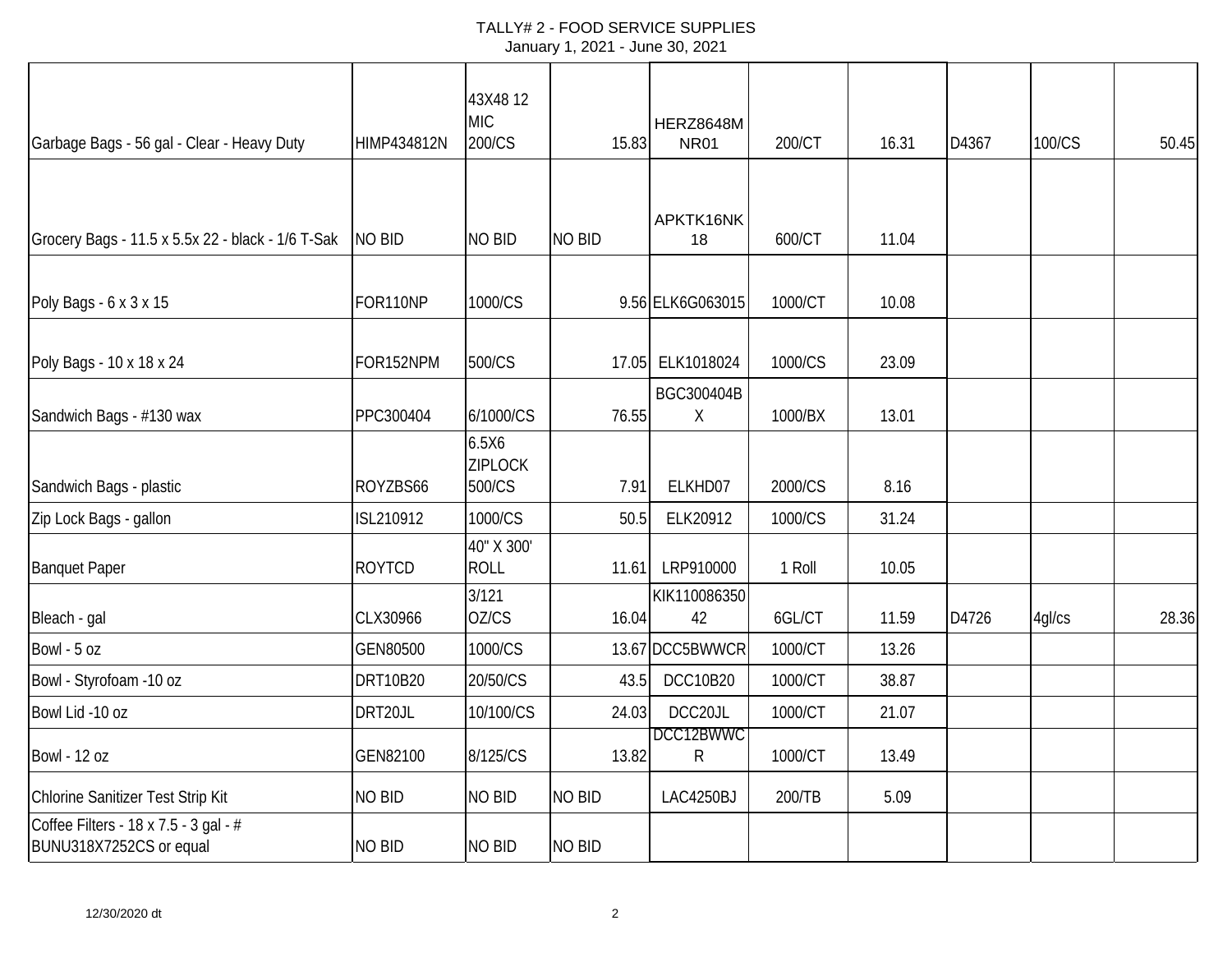#### TALLY# 2 - FOOD SERVICE SUPPLIES January 1, 2021 - June 30, 2021

| Comet All Purpose Bleach Spray - 32 oz             | <b>PNG02287</b> | 8/32 OZ/CS                       |       | 47.3 PGC02287CT  | 8/CT     | 40.85 |  |  |
|----------------------------------------------------|-----------------|----------------------------------|-------|------------------|----------|-------|--|--|
| Container - Styrofoam - Hinged - approx. 9 x 9 x 3 | GEN200VW        | 200/CS                           |       | 13.9 DCC90HT1R   | 200/CT   | 13.07 |  |  |
| Container - Styrofoam - Hinged - approx. 6 x 6 x 3 | GEN22500        | 500/CS                           | 18.01 | DCC60HT1         | 500/CT   | 17.84 |  |  |
| Cotton Cloth - approx. 16" x 18"                   | HSP34025        | 25 LB<br><b>APPROX</b><br>180/CS | 36.15 | WNCBTW30         | Dozen    | 4.01  |  |  |
| Cream Cleanser - qt                                | SMZG1325012     | OZ/CS                            | 20.03 | <b>NCL172545</b> | 12QT/CS  | 20.01 |  |  |
| Cup - Foam - squat - 4 oz                          | DRT4J6          | 20/50/CS                         | 23.57 | DCC4J6           | 1000/CT  | 20.89 |  |  |
| Cup Lid - Foam - squat - 4 oz                      | DRT6JL          | 10/100/CS                        | 13.88 | DCC6JL           | 1000/CT  | 12.21 |  |  |
| Cup - Foam - squat - 8 oz                          | DRT8SJ20        | 20/50/CS                         | 41.85 | DCC8SJ20         | 1000/CT  | 36.89 |  |  |
| Cup Lid - Foam - squat - 8 oz                      | DRT20JL         | 10/100/CS                        | 24.03 | DCC20JL          | 1000/CT  | 21.04 |  |  |
| Cup - Hot/Cold, 8 oz - want DC8J8                  | DRT8J8          | 25/40/CS                         | 21.95 | DCC8J8           | 1000/CT  | 19.31 |  |  |
| Cup Lid - Hot/Cold, 8 oz                           | DRT8JL          | 10/100/CS                        | 14.2  | DCC8JL           | 1000/CT  | 12.49 |  |  |
| Cup - Hot/Cold, 14-16 oz                           | DRT16J16        | 25/40/CS                         | 44.9  | DCC16J16         | 1000/CT  | 38.39 |  |  |
| Cup - Paper - 1 oz                                 | SLOP100N        | 10/250/CS                        | 15.93 | <b>SCC100</b>    | 5000/CT  | 48.73 |  |  |
| Cup - Plastic - 1 oz                               | SLOP100N        | <b>PLASTIC</b><br>10/250/CS      | 15.93 | CSWPC1C251<br>00 | 2500/CT  | 14.26 |  |  |
| Cup - Souffle - 2 oz                               | <b>SLOB200</b>  | 10/250/CS                        | 21.44 | DCCP200N         | 2500/CT  | 14.26 |  |  |
| Cup Lid - Souffle - 2 oz                           | SLOPL2          | 25/100/CS                        |       | 16.48 DCCPL200N  | 2500/CT  | 14.08 |  |  |
|                                                    |                 |                                  |       |                  |          |       |  |  |
| <b>Cupcake Liner Papers</b>                        | REYTW550        | 10,000/CS                        | 56.91 | HFM610031        | 10000/CT | 43.26 |  |  |
| Deli Container - clear w/lid - 12 oz - rectangular | DRTCH12DEF      | 200/CS                           | 19.75 | GNPAD12          | 200/CT   | 25.24 |  |  |
| Dinex 8 oz disposable lids for 8 oz Turnbury mugs  | DIN30008775     | 1000/CS                          | 41.15 | NO BID           |          |       |  |  |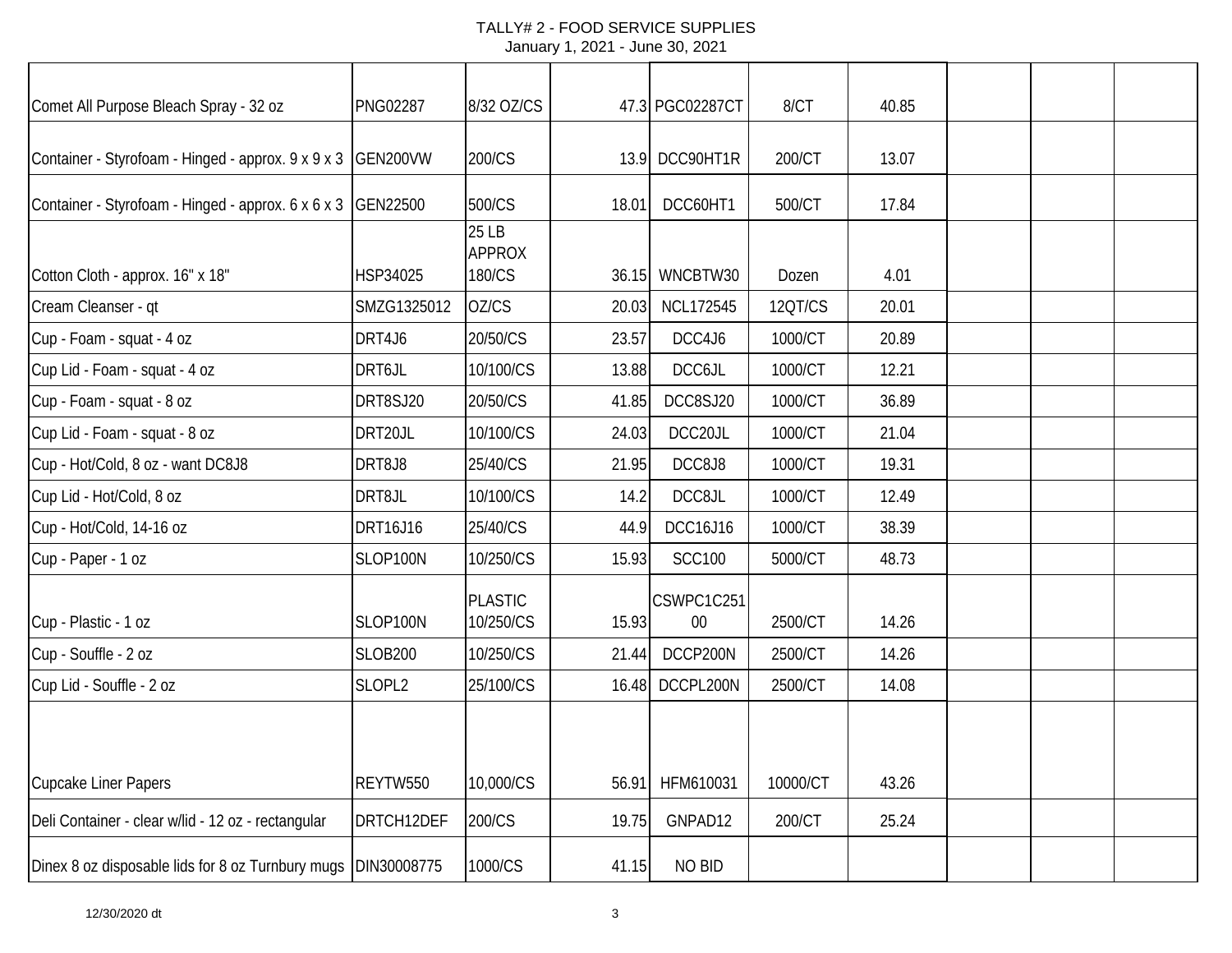| Dawn Dish Soap - gallon                                   | SMZP2705004         | 4/GL/CS       |               | 16.55 NCL110529GL                | Gallon     | 4.08  |                     |         |       |
|-----------------------------------------------------------|---------------------|---------------|---------------|----------------------------------|------------|-------|---------------------|---------|-------|
| Dishwasher Detergent - Cascade (or equal)                 | PNG40152            | 6/75 OZ/CS    | 34.33         | RAC78234                         | 6/2.3QT/CS | 27.25 | D4666 - not<br>Dawn | 4GL/CS  | 42.68 |
| <b>Excaliber Sanitizer</b>                                | <b>NO BID</b>       | <b>NO BID</b> | <b>NO BID</b> | NWLGS1GA                         | 1 Gallon   | 18.49 |                     |         |       |
| Film - 18" x 500'                                         | ANP7307782          | 18" X 2000'   | 13.3          | IBSFSW1802<br>К                  | 1 Roll     | 10.25 |                     |         |       |
| Flash Dri equal to CX8 Rinse Drying Agent - 5 gal<br>pail | SMZC0710005         | 5 GAL         | 36.15         | No Bid                           |            |       |                     |         |       |
| Gloves - latex - small - for food handling                | ISL100202           | 10/100/CS     | 136.35        | NWLLGPPFG<br>S                   | 100/BX     | 7.97  | C3316               | 1000/cs | 48.04 |
|                                                           |                     |               |               | <b>NWLLGPPFG</b>                 |            |       |                     |         | 48.04 |
| Gloves - latex - medium - for food handling               | ISL100204           | 10/100/CS     | 136.35        | M                                | 100/BX     | 7.97  | C3316               | 1000/cs |       |
| Gloves - latex - large - for food handling                | ISL100206           | 10/100/CS     | 136.35        | <b>NWLLGPPFG</b><br>L            | 100/BX     | 7.97  | C3316               | 1000/cs | 48.04 |
| Gloves - plastic - for food handling                      | ISL10450(2-<br>8)CP | 4/500/CS      | 36            | SAGDPEMD<br>5BX                  | 500/BX     | 3.99  | C3427               | 1000/cs | 9.51  |
| <b>Beard Nets</b>                                         | FDIBP400R           | 1000/CS       | 61.9          | SADBRD100<br>$\mathbf 0$         | 1000/CS    | 43.25 |                     |         |       |
| Hair Nets - about 24"                                     | FDI109HP124B<br>Ν   | 10/100/CS     | 86.25         | <b>NWLBOUFF</b><br><b>ANTCAP</b> | 100/BX     | 12.14 |                     |         |       |
| Hair Nets - larger than 24"                               | FDIHN500BR          | 144/BX 28"    | 11.35         |                                  |            |       |                     |         |       |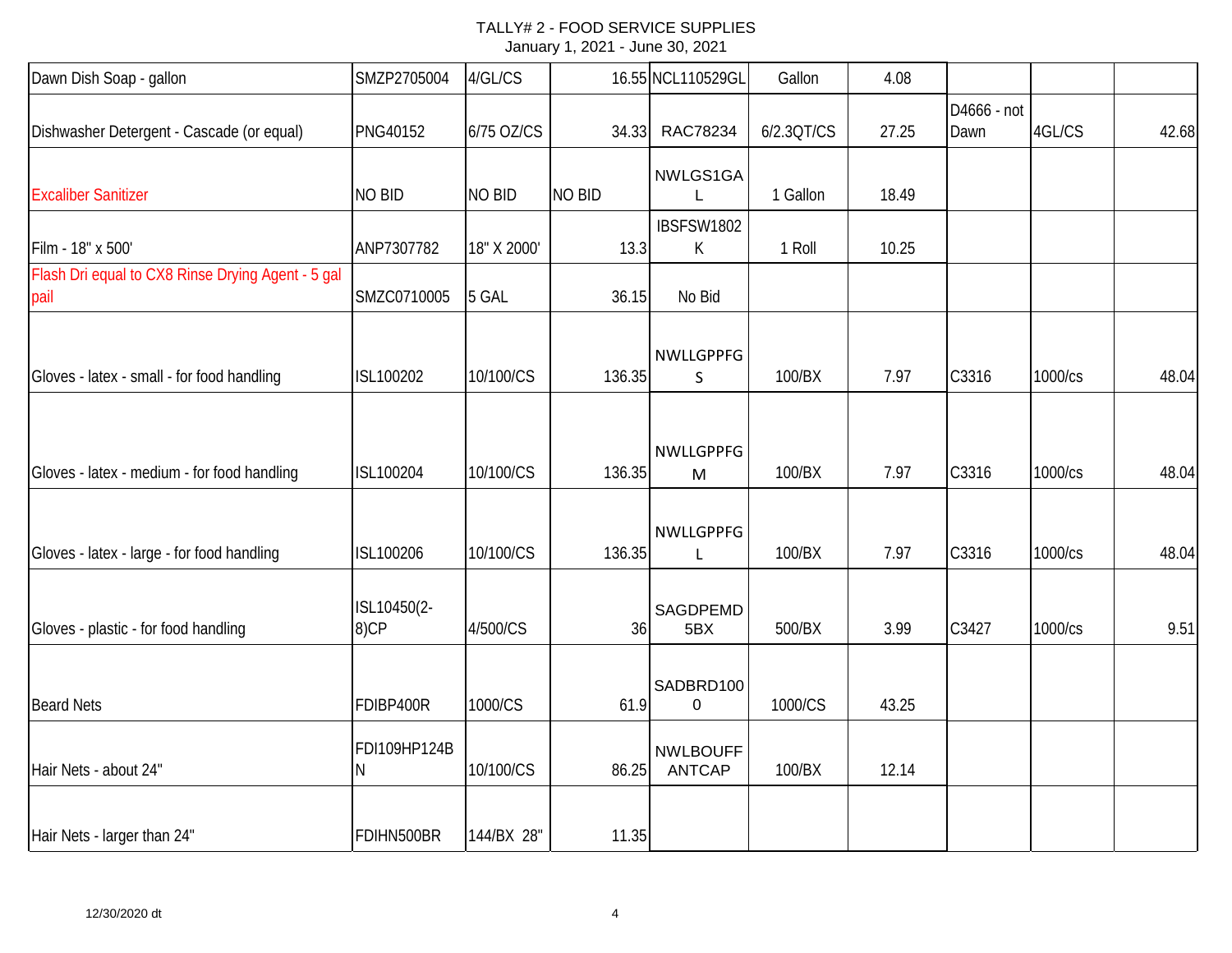| Heavy Duty Floor Cleaner (liquid)            | SMZB0320004        | 4/GL/CS     | 16.5  | <b>NCL100129</b>         | 4/1GAL/CS  | 17.49 | D4501 | 4GL/CS  | 44.04 |
|----------------------------------------------|--------------------|-------------|-------|--------------------------|------------|-------|-------|---------|-------|
|                                              |                    |             |       |                          |            |       |       |         |       |
| Ice Bags - Empty - 5 lb                      | FOR127NPEXH 500/CS |             | 28.14 | LDD13135                 | 1000/CS    | 41.25 |       |         |       |
| Laundry Detergent - liquid                   | SMZW4200004        | 4/GL/CS     | 19.4  | CALISZL2148<br>004       | 4GL/CT     | 22.41 | D4667 | 6GL/CS  | 50.48 |
| Laundry Detergent - powder                   | SMZC0597050        | 50# BOX     | 21.37 | <b>BWKHURACA</b><br>N40  | 40lb Tub   | 17.59 |       |         |       |
| Lime Away                                    | SMZL2125004        | 4/GL/CS     | 22    | NCL112629                | 4GL/CS     | 24.64 |       |         |       |
| Napkins - 1 ply                              | MORD712            | 20/400/CS   | 21    | CSWLFN1P1<br>98000       | 8000/CS    | 19.62 | B2913 | 6000/cs | 34.50 |
| Pan Liners - 16.375" x 24.375"               | PPC030001          | 1000/CS     | 32.24 | <b>GENPANLINE</b><br>R   | 1000/CT    | 30.47 |       |         |       |
| Paper Place Mats (white)                     | <b>SNF150</b>      | 1000/CS     | 13.81 | LMILP100                 | 1000/CT    | 11.04 |       |         |       |
| Paper Place Mats (green)                     | SNF6025            | 1000/CS     | 15.61 | HFM310528                | 1000/CT    | 15.69 |       |         |       |
| Paper Place Mats (red)                       | SNF6005            | 1000/CS     | 15.61 | HFM310521                | 1000/CT    | 15.69 |       |         |       |
| Paper Towels - Brown - roll for Towel Master | GPF26490           | 6/1150/CS   | 55    | GPC26490                 | 6/1150"/CT | 48.79 |       |         |       |
| Paper Towels - White - roll                  | CASK085            | 30/85/CS    | 16.94 | MRC06350                 | S/CS       | 15.79 |       |         |       |
| Plastic Forks (bulk)                         | NPP406010          | 1000/CS     | 4.8   | CSWFPPWP1<br>000         | 1000/CT    | 4.64  | B2921 | 1000/cs | 18.68 |
| Plastic Knives (bulk)                        | NPP406017          | 1000/CS     | 4.8   | <b>CSWKNPPWP</b><br>1000 | 1000/CT    | 4.64  | B2920 | 1000/cs | 18.68 |
| Plastic Spoons (bulk)                        | NPP406014          | 1000/CS     | 4.8   | <b>CSWTSPPWP</b><br>1000 | 1000/CT    | 4.64  | B2922 | 1000/cs | 18.68 |
| Plastic Wrap - 18" x 2,000'                  | ANP7307782         | 18" X 2000' | 13.3  | IBSFSW1802<br>К          | 1 Roll     | 10.27 |       |         |       |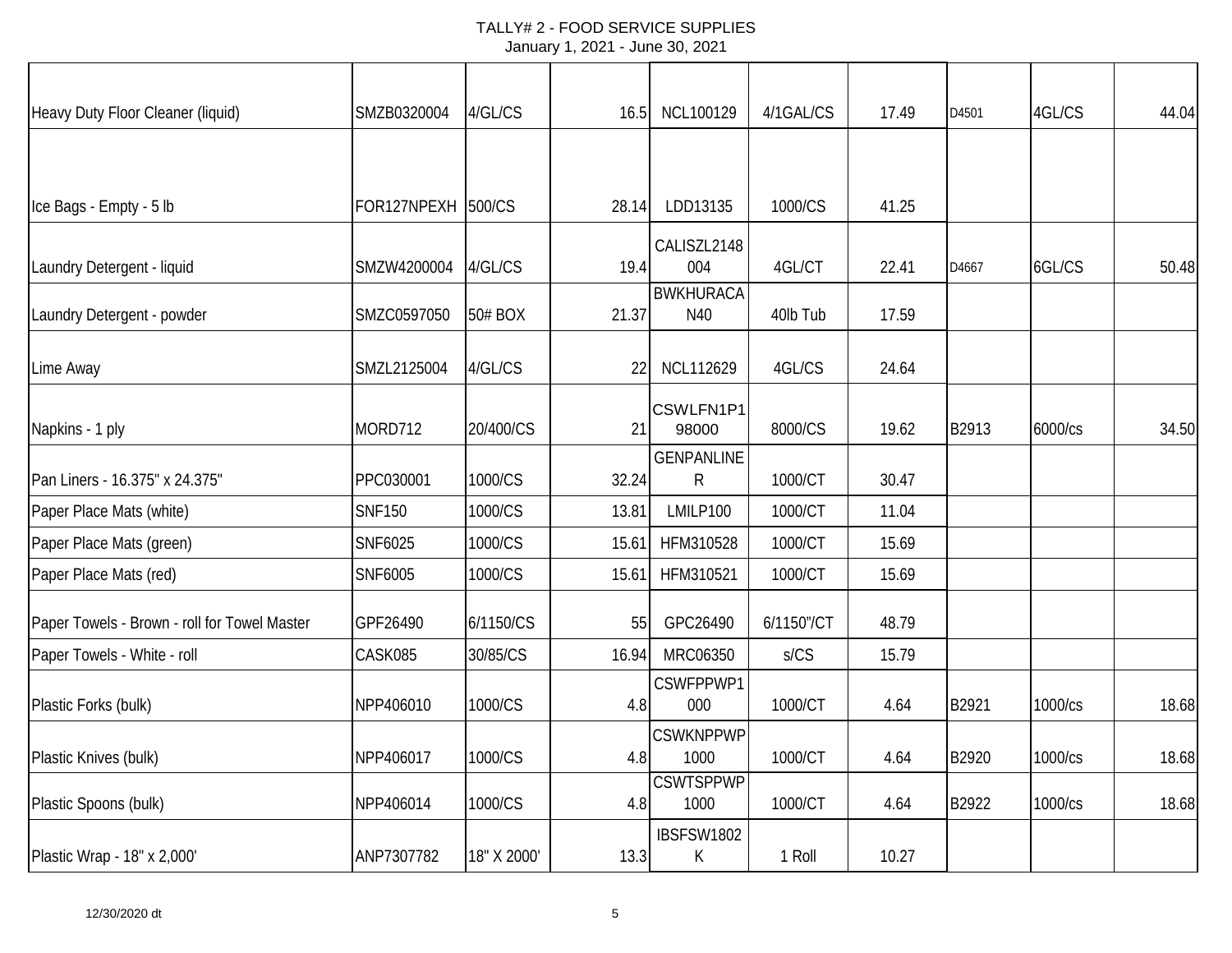#### TALLY# 2 - FOOD SERVICE SUPPLIES January 1, 2021 - June 30, 2021

| Plates - paper - 6"                                      | ASP10106         | 10/100/CS           | 10.49  | SGV421278               | 10000/CT   | 10.03 |       |       |       |
|----------------------------------------------------------|------------------|---------------------|--------|-------------------------|------------|-------|-------|-------|-------|
| Plates - paper - 9"                                      | ASP121005        | 12/100/CS           |        | 20.5 SGV4212860         | 1000/CS    | 15.87 |       |       |       |
| Plates - styrofoam - 9"                                  | DRT9PWCR         | 4/125/CS            | 14.9   | DCC9PWCR                | 500/CT     | 12.78 |       |       |       |
| Plates - styrofoam - 10.25"                              | GEN81000         | 500/CS              |        | 22.87 DCC10PWCR         | 500/CT     | 20.68 |       |       |       |
| Powder Cleaner - qt                                      | <b>CPL4278</b>   | AJAX 24/21<br>OZ/CS | 23.9   | CPC14278E<br><b>ACT</b> | 24/210Z/CS | 23.26 |       |       |       |
| Sacks 1/6                                                | DUO80076         | 500/CS              | 41.67  | DUM80076                | 500/BD     | 27.46 |       |       |       |
| <b>Scotch Brite Pads</b>                                 | DSCMD69          | 6/10/CS             | 12.11  | <b>BWK196</b>           | 20/CT      | 3.58  | D4701 | 60/cs | 16.86 |
| Speedball Cleaner                                        | SMZC0595012      | 12/32<br>OZ/CS      | 18.7   | NCL107136               | 120T/CS    | 18.43 |       |       |       |
| <b>Stainless Steel Scrubber</b>                          | <b>ROYS7756</b>  | <b>12/PK</b>        |        | 5.61 PME75004292        | 72/CT      | 18.19 |       |       |       |
| <b>Stainless Steel Spray</b>                             | CLRCS227         | OZ/CS               | 23.55  | <b>NCL2006</b>          | 12/18OZ/CT | 27.46 |       |       |       |
| Tray - aluminum - 3 compartment HDM                      | PACY7139TP       | 200/CS              | 34.55  | CSWFC3CT25<br>0         | 250/CS     | 30.89 |       |       |       |
| Water Test Strips (7347636) QUAQR                        | NO BID           | NO BID              | NO BID | LAC2951                 | 100/TB     | 4.56  |       |       |       |
| Wypalls x 60                                             | KIM54015         | 252/CS              |        | 19.4 KCC54015           | 252/CT     | 19.46 |       |       |       |
|                                                          |                  |                     |        |                         |            |       |       |       |       |
| Zappers all purpose towels - blue                        | CHX8725          | 400/CS              |        | 34.97 KCC05776          | 672/CT     | 58.46 |       |       |       |
| 3 compartment tray with heat film (Oliver 7230-<br>6100) | OLV2103          | 600/CS              | 200.16 | No Bid                  |            |       |       |       |       |
| 32 oz spray bottle                                       | <b>IMP5032WG</b> | <b>EACH</b>         | 0.49   | TOL120125               | Each       | 0.34  |       |       |       |
| Trigger sprayer for 32 oz bottle                         | <b>IMP4902</b>   | <b>EACH</b>         | 0.51   | <b>NCL6804</b>          | Each       | 0.69  |       |       |       |